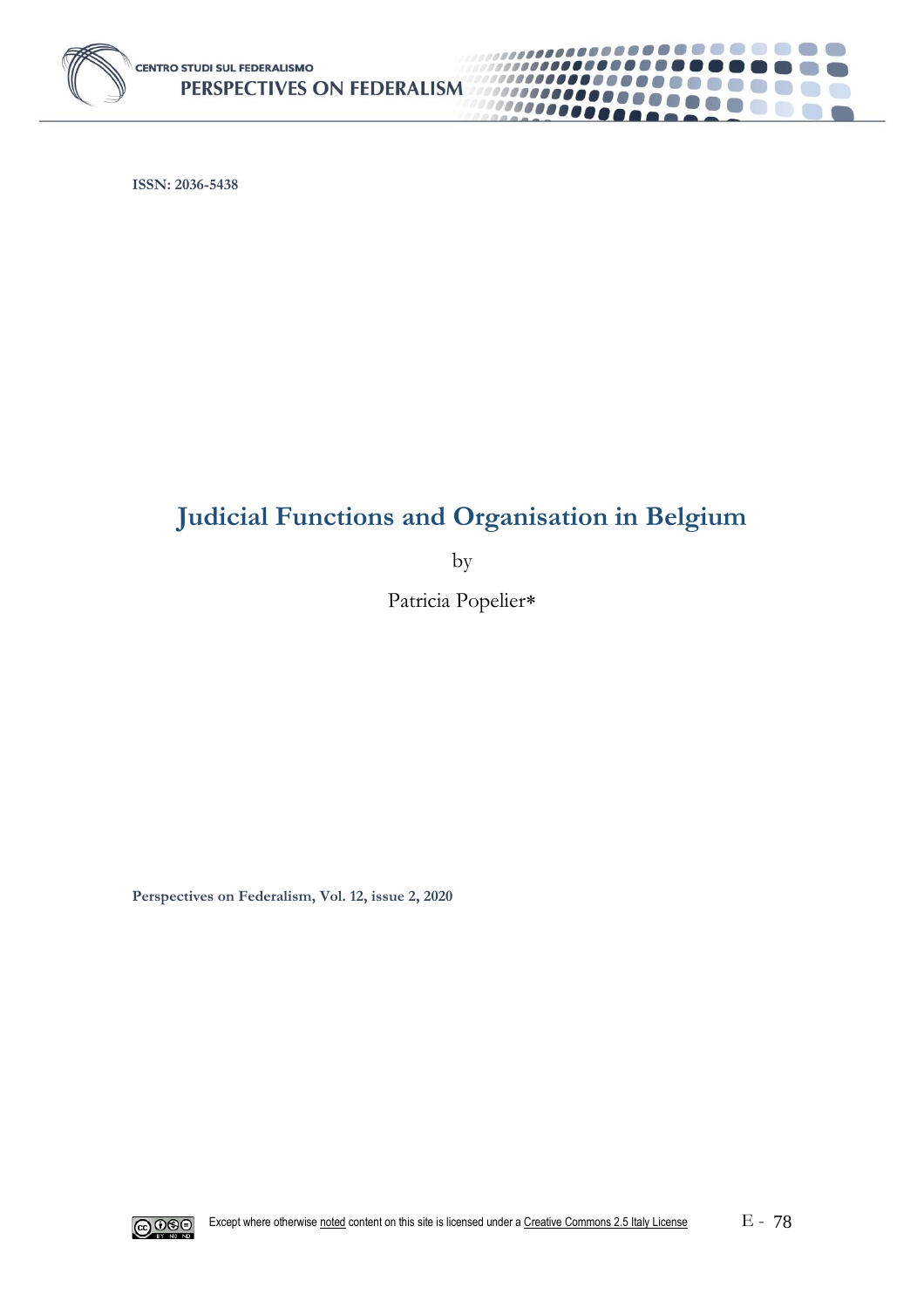

#### **Abstract**

Unlike most other federal states, the Belgian federation has kept the organisation of the judiciary as a federal competence. The reasons are historical, principled, practical as well as political. Meanwhile, some fragmentation has taken place, with sub-state competences related to several aspects of the judicial organisation, and a regularly used leeway for Communities and Regions to establish administrative courts. Moreover, the linguistic divide, which has inspired the construction of the Belgian dyadic federation, has also permeated the organisation of the judiciary. This article looks into the organisation of the Belgian judiciary from the viewpoint of federalism. In so doing, it highlights the institutional complexity of the judiciary in Belgium.

1000

#### **Key-words**

Belgium, federalism, judicial pluralism, representation of sub-national entities, language pluralism

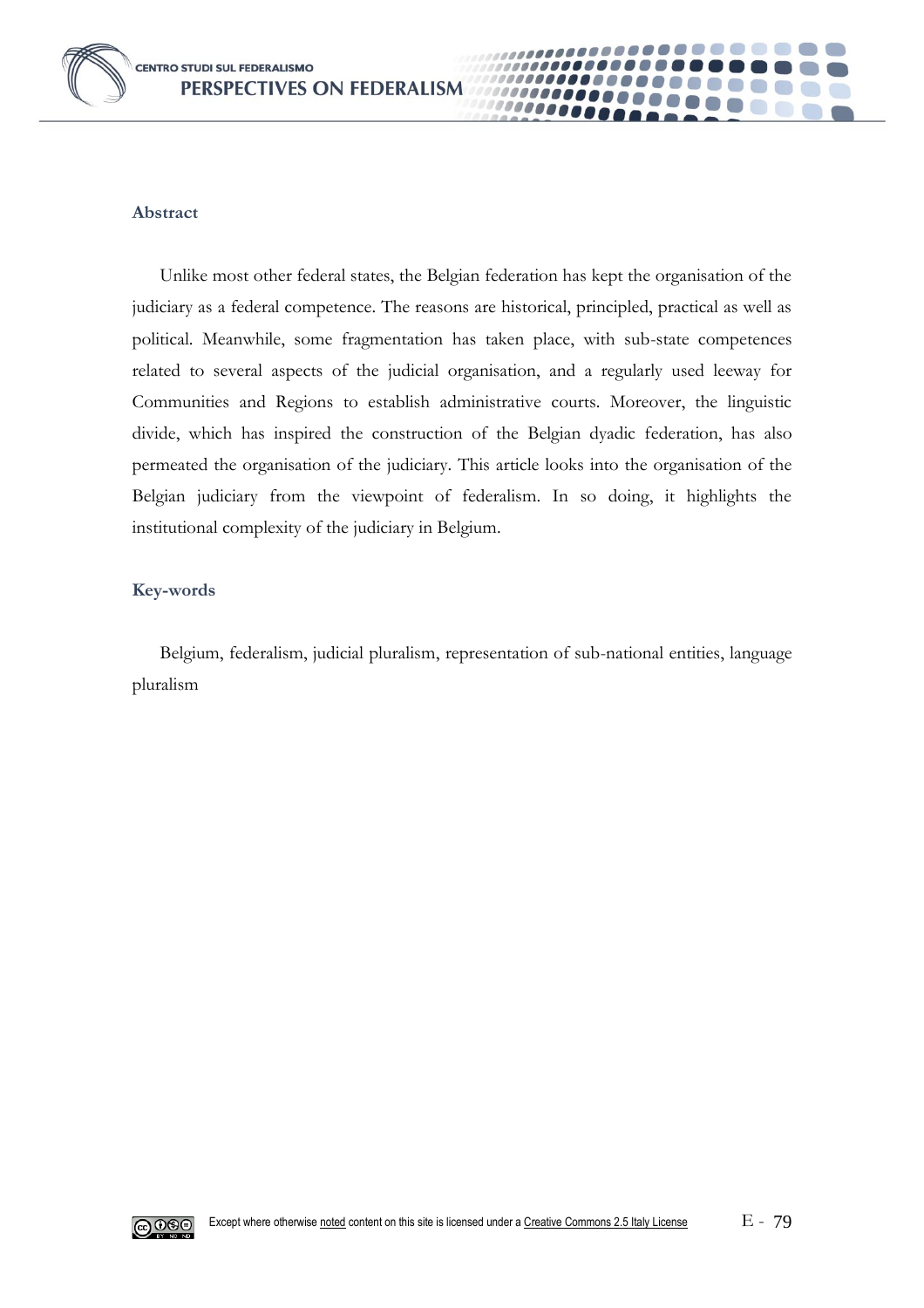**CENTRO STUDI SUL FEDERALISMO** PERSPECTIVES ON FEDERALISM



## **1. Introduction**

#### **1.1 The pluralist judicial system**

The judicial system in Belgium is a pluralist one: it consists of three different types of courts, and the – sometimes uneasy – co-existence of three different supreme courts.

00000

The eldest branch is the ordinary judiciary under the hierarchic supervision of the supreme court, called Court of Cassation (*Cour de Cassation*). According to Art. 144 of the Belgian Constitution, disputes about civil rights belong exclusively to the competence of these courts, although a new provision was added to enable administrative courts to award damages for non-compliance with their judgments. Art. 145 Constitution attributes disputes about political rights also to the competence of the ordinary courts, but allows for exceptions established by an Act of Parliament.

Hence, administrative courts can be established by law (as confirmed in Art. 161 Constitution), to decide upon disputes between persons and public authorities on matters such as taxes, permits, refugees, etc.  $-$  i.e. those disputes, according to the Constitutional Court, that are closely related to the prerogatives of the State's public authority.<sup>1</sup> Moreover, Art. 160 Constitution establishes the supreme administrative court, the Council of State, with two functions. The 'section legislation' provides opinions on drafts of legislative and regulatory acts to the parliaments and executives. This is not further discussed in this chapter. The 'section administrative litigation' acts as a supreme court with regards to administrative courts, and has the power to annul administrative acts and regulations. While the Constituent had in mind to give a quasi-monopoly to the ordinary judiciary, a labyrinth of administrative courts has in the meantime been established, each with their own composition and procedural rules. To guide citizens in this tangled ball, the law prescribes that individual decisions mention the instance, terms and modalities for appeal.<sup>II</sup>

Finally, the Constitutional Court, based on Art. 142 Constitution, provides centralized constitutional review. The Court has the power to annul Acts of (federal or regional) Parliaments on request of governments or any person with an interest. It also has to power to declare Acts of Parliaments unconstitutional and therefor non-applicable, on the preliminary reference of a court. The other apex courts, the Court of Cassation and the Council of State, are sometimes under the obligation of referring a preliminary request.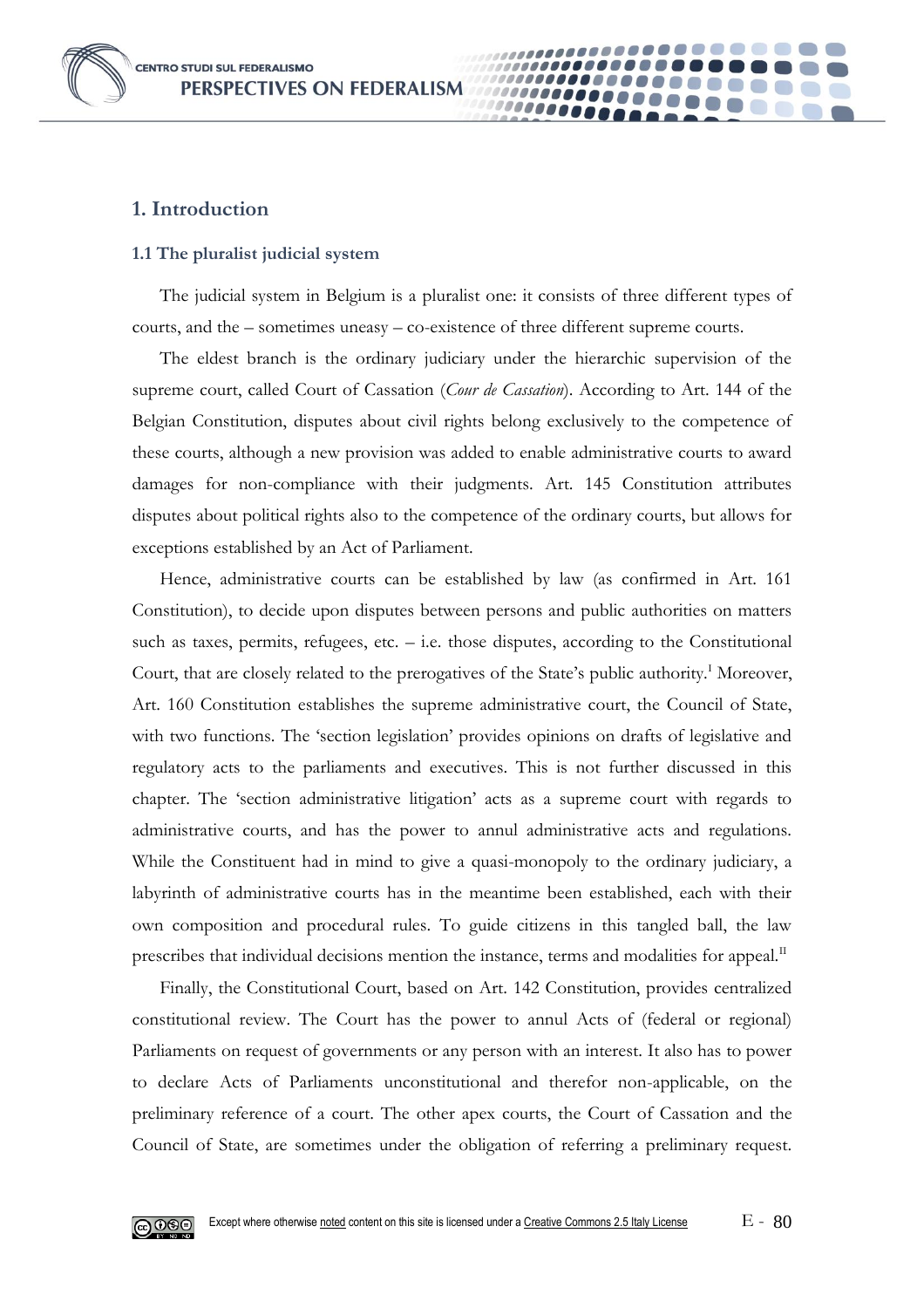Ordinary and administrative courts are unable to review Acts of Parliament, with three exceptions: (1) they have the power, assumed by the Court of Cassation in 1971, to review Acts of Parliaments against international norms with direct effect;<sup>III</sup> (2) they have the power to review Brussels Acts of Parliament (called 'ordinances') against those provisions in the Constitution and the Brussels institutional act that do not fall under the Constitutional Court's jurisdiction;<sup>IV</sup> (3) they may conclude the constitutionality of an Act of Parliament if it is 'manifest' that this Act does not violate the Constitution.  $V$  The Constitutional Court was established in the 1980s in the wake of the Belgian federalisation process. As equality of the federated entities *vis-à-vis* the federal entity is a basic principle, a neutral arbitrator was required to solve federal competence disputes. Initially, this was the only power of the Court, then called 'Court of Arbitration'. Gradually, however, the Court transformed into a genuine constitutional court.

**10000** 

#### **1.2 The Belgian federal system**

Belgium is a fragmenting federation. It was established in 1830 as a unitary state but, since 1970, turned into a federal state with confederal traits in the course of  $-$  so far  $-$  six state reforms.<sup>VI</sup> Federalism in Belgium is a device for multinational conflict management. Its most important feature is that it is a dyadic federation which revolves around two major language groups, the French and the Dutch, divided by language, but also by wealth and ideology. Each language group is mainly situated in its own territory: the Flemish majority in the north, the Francophones in the south, and a small German-speaking community, that consists of less than 1 percent of the population, in the south-east. By contrast, the capital region Brussels is bilingual, with a large majority of francophone people.

As to structure, the federation consists of several overlapping jurisdictions: three Communities and three Regions, as well as two small entities in Brussels with a limited set of legislative powers in community matters. The territorial overlap is manifold. For example, the Walloon Region coincides with the French Community, but the latter also includes the Brussels territory whereas the former also includes the territory of the German-speaking Community. In Brussels, the Brussels Region has jurisdiction, but also the French and the Flemish Community with regard to unilinguistic institutions, as well as two minor entities, the Joint Community Commission and the French Community

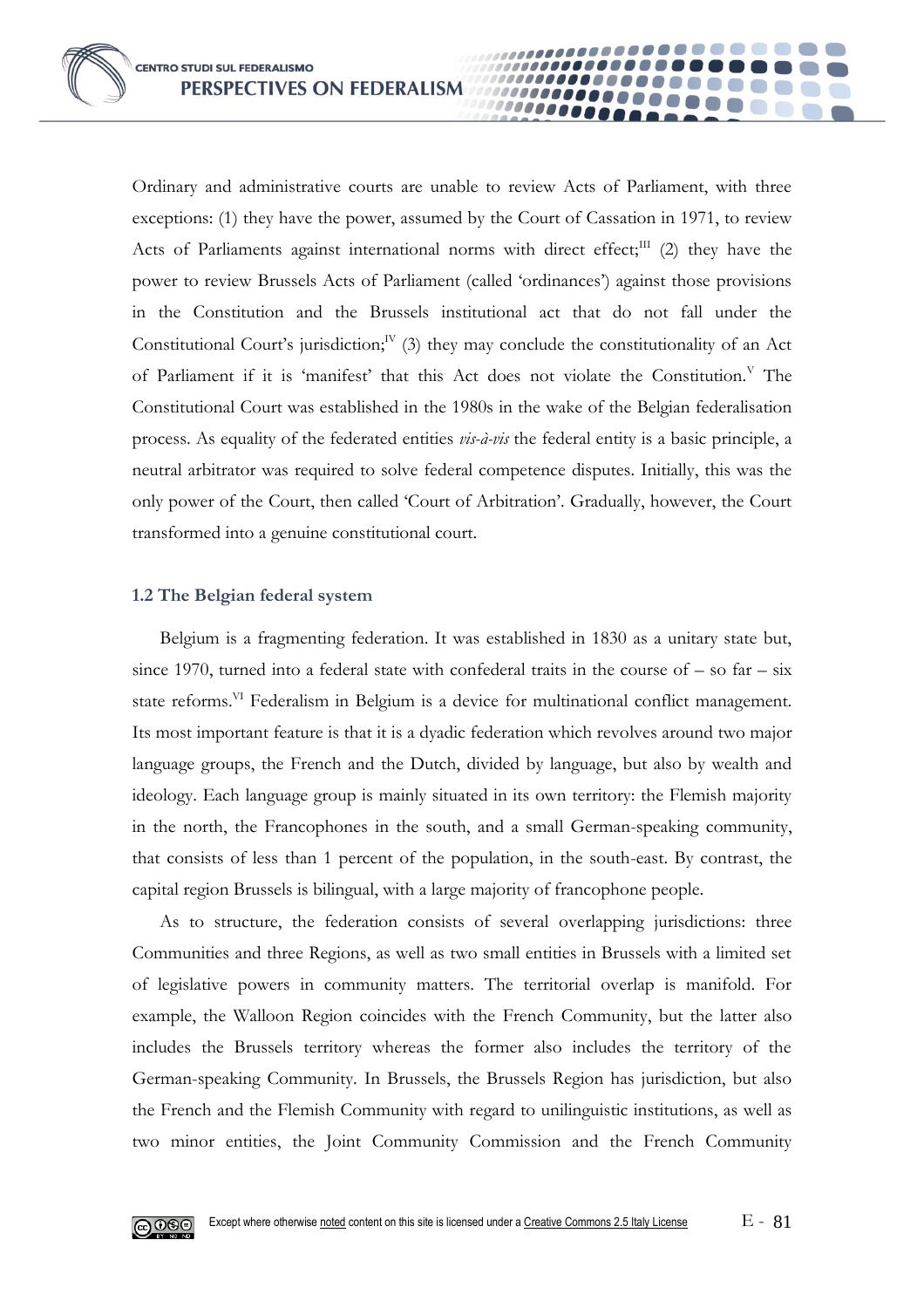

10000

The Communities were established on the demand of the Flemings to protect their language and culture. Communities have powers in the field of education, culture, personrelated matters and the use of languages. The Regions were established because the Walloons, eager after WWII to save old mine and coal industries through government subsidies, claimed autonomy over economic policy. Presently, Regions have powers in a variety of matters such as economy, employment policy, energy, spatial planning, housing, environment, animal welfare, mobility, road safety, public works and local authorities. Flemings, however, prefer the division in Communities, whereas Walloons accentuate the Regions. This resulted in asymmetrical developments, with the institutions of the Flemish Region merging into the Flemish Community, and the French-speaking Community transferring competences to the Walloon Region and the French Community Council, a francophone institution in Brussels.

With each state reform, matters have been transferred to the federated entities to unblock federal decision making, with distrust of the other language group as motive.<sup>VII</sup> The Belgian federation is therefore organised as a dual state, with exclusivity as the main principle for the allocation of powers: matters are the exclusive competence of either the federal entity, the Communities, or the Regions.<sup>VIII</sup> Also, legislative and executive powers remain within the competence of the same entity; examples of executive federalism are rare. The downside is that this often results in fragmentation: matters are split in sub-parts, whereby some sub-parts are conferred to the Communities or Regions, whereas others remain with the federal authorities.

# **2. The impact of the federal system on the functions of the judiciary**

As in other matters, exclusivity is the main principle for the allocation of powers with regard to the judiciary. The situation, however, is slightly different depending of the type of judiciary. For all categories, the federal authorities have the exclusive competence. This is the logical starting point: as Belgium is a fragmenting federation, all powers were initially in the realm of the central authorities, whereas the federated entities, having been established

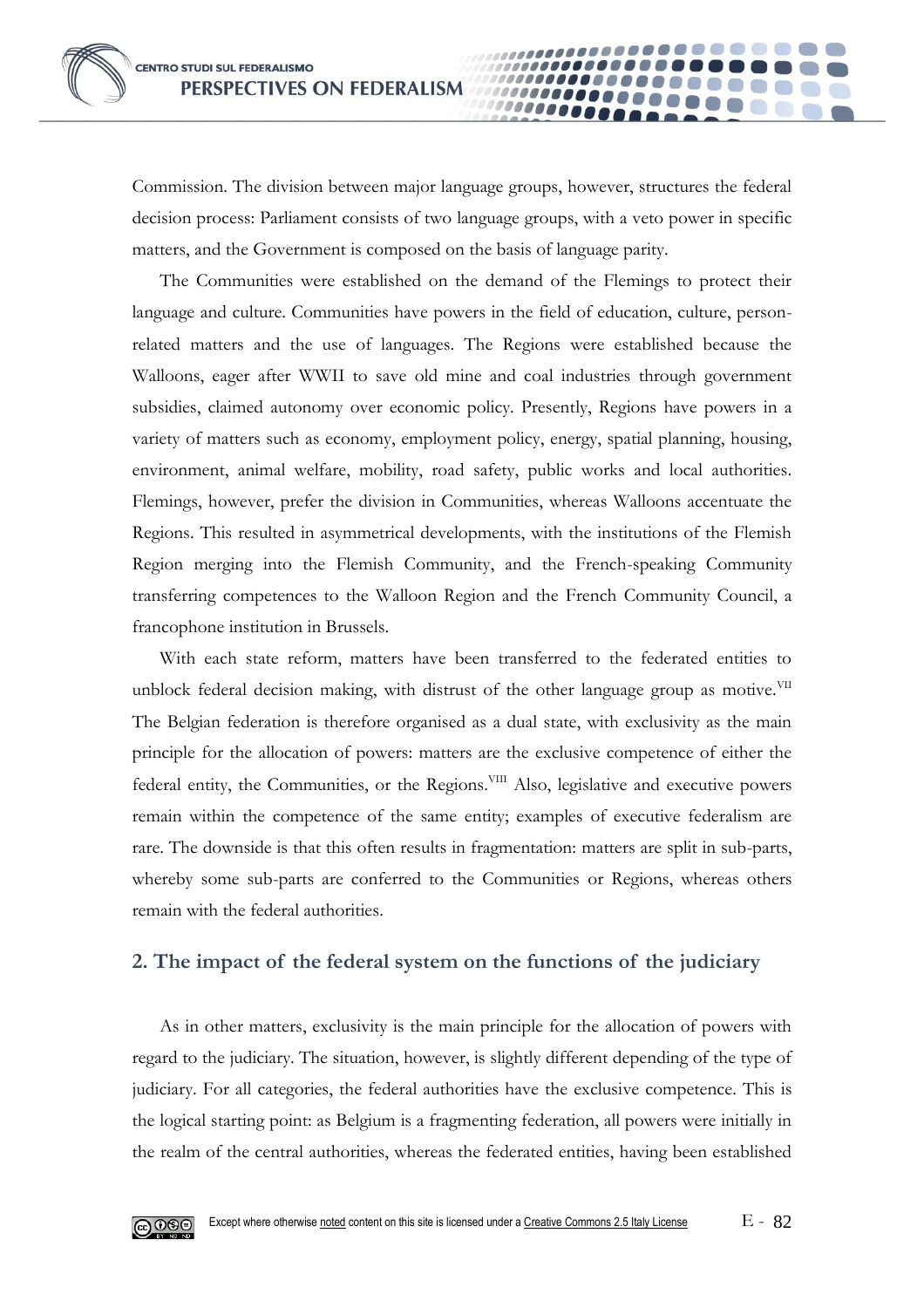

later, had to negotiate for the transfer of each power. The federated entities, however, do have additional powers to establish administrative courts, and there is some fragmentation with regards to the ordinary judiciary.

0000

## **2.1 The ordinary judiciary**

Justice and the organisation and functioning of the ordinary judiciary is a fragmented but essentially exclusive federal power, with only few aspects in which the Communities and Regions have parallel powers (a). Proposals to transfer this power to the level of the sub-states have been debated in political and scholarly circles, but this has remained a theoretical debate (b). Nonetheless, in practice the dual federal model has also inflicted the judicial organisation (c).

## *a. A fragmented but essentially federal power…*

The Constitution explicitly regards the establishment of the Courts, the public prosecutor and the High Council of Justice as a federal matter.<sup>IX</sup> Also, the special majority law that allocates powers to the Communities and the Regions, explicitly reserves certain judicial powers for the federal state, such as the organisation of and procedures before juvenile courts. By contrast, procedural rules are part of the federal entity's residual powers.<sup>X</sup> Hence, the judiciary, in all its aspect, is in principle an exclusive federal matter, with only few exceptions.

Before the sixth state reform in 2012-2013, laws on the organisation of the courts had to find approval by both the House of Representatives and the Senate. Since then, the Senate has been transformed to a chamber of the sub-states, with a better representation of the Communities and Regions, but has been left with reduced powers. As a result, the Communities and Regions do not even participate in the legislation on the organisation of the courts through the Senate.

Presently, four aspects have explicitly been allocated to the sub-states: (1) aspects of penal law, (2) aspects of juveniles sanctions, (3) expropriation and (4) first-line assistance and Justice Centers.

First, Communities and Regions have the power to make non-compliance with their laws punishable. For punishments and penalizations that deviate from the federal code

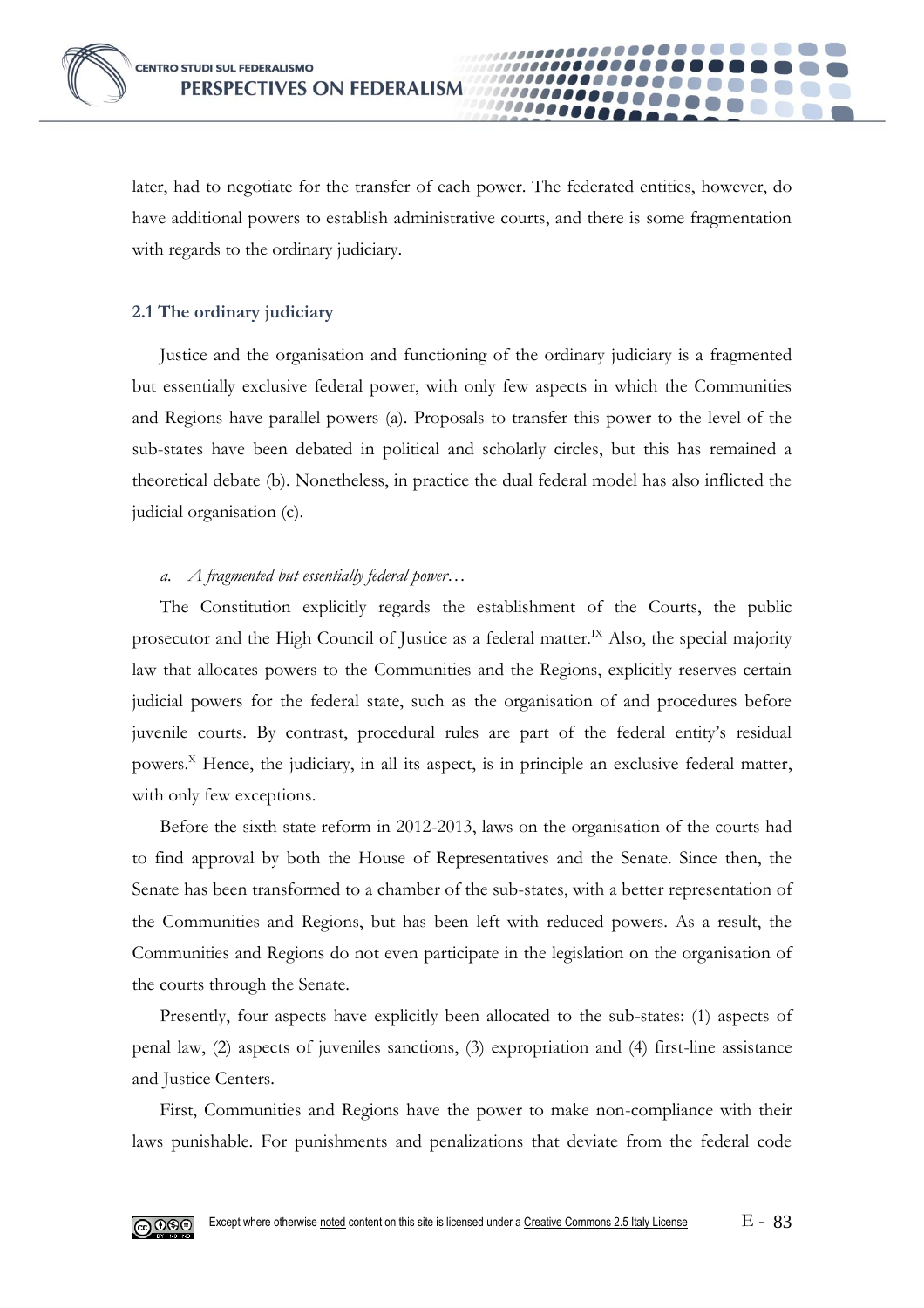book, the federal authorities need to give approval. Within their sphere of competences, Communities and Regions also have the power to assign the capacity of officer of the judicial police to their civil servants, regulate the evidential value of summons, and decide in which cases a house search can take place.<sup>XI</sup> Hence, Communities and Regions had the power to make violation of their laws punishable, but they had no say in the judicial enforcement thereof, for instance to prioritize environmental offences. This changed since the sixth state reform in 2012-2013.<sup>XII</sup> Since then, the members of the sub-state executives have the (indirect) right of injunction, as they can oblige the federal Minister of Justice to order prosecution in matters within their sphere of competences. Also, they are involved in the development of guidelines for penal policy, including tracing and prosecution policy, in the development of the National Security Plan, and in the meetings of the Committee of Attorney-Generals, where priorities in prosecution policy are discussed.<sup>XIII</sup>

00000

Second, while the organisation, territorial competence and judicial procedure of juvenile courts is an explicit federal competence,<sup>XIV</sup> Communities have the power to decide what type of matters can be brought before the juvenile courts.<sup>XV</sup> Recently, they also acquired the power to decide the measures that juvenile courts can take to sanction juveniles.

Third, the judicial procedure for the expropriation of land is a parallel competence of the Regions; the federal legislator still determines the procedure for expropriations executed by the federal authorities.<sup>XVI</sup>

Finally, Communities have competence over first-line assistance and the power to regulate the organisation, functioning and tasks of Justice Centres as well as the agencies that organise and supervise electronic surveillance.<sup>XVII</sup> Justice Centres have several tasks, among which victim support, mediation in penal cases and supervision of alternative sanctions. The federal authorities still have the exclusive power to decide upon the Justice Centres' tasks in the framework of judicial procedures or the implementation of judicial decisions.<sup>XVIII</sup> Whenever Communities or the federal government modifies the Centres' tasks, they have to consult each other.<sup>XIX</sup>

Federated entities also have implied powers, on the condition that the matter lends itself for differentiated regulations, and the measure is necessary to exercise their powers and impacts only marginally on federal competence. For example, Communities may oblige judges of juvenile courts to write a report used in the procedure for the recognition of

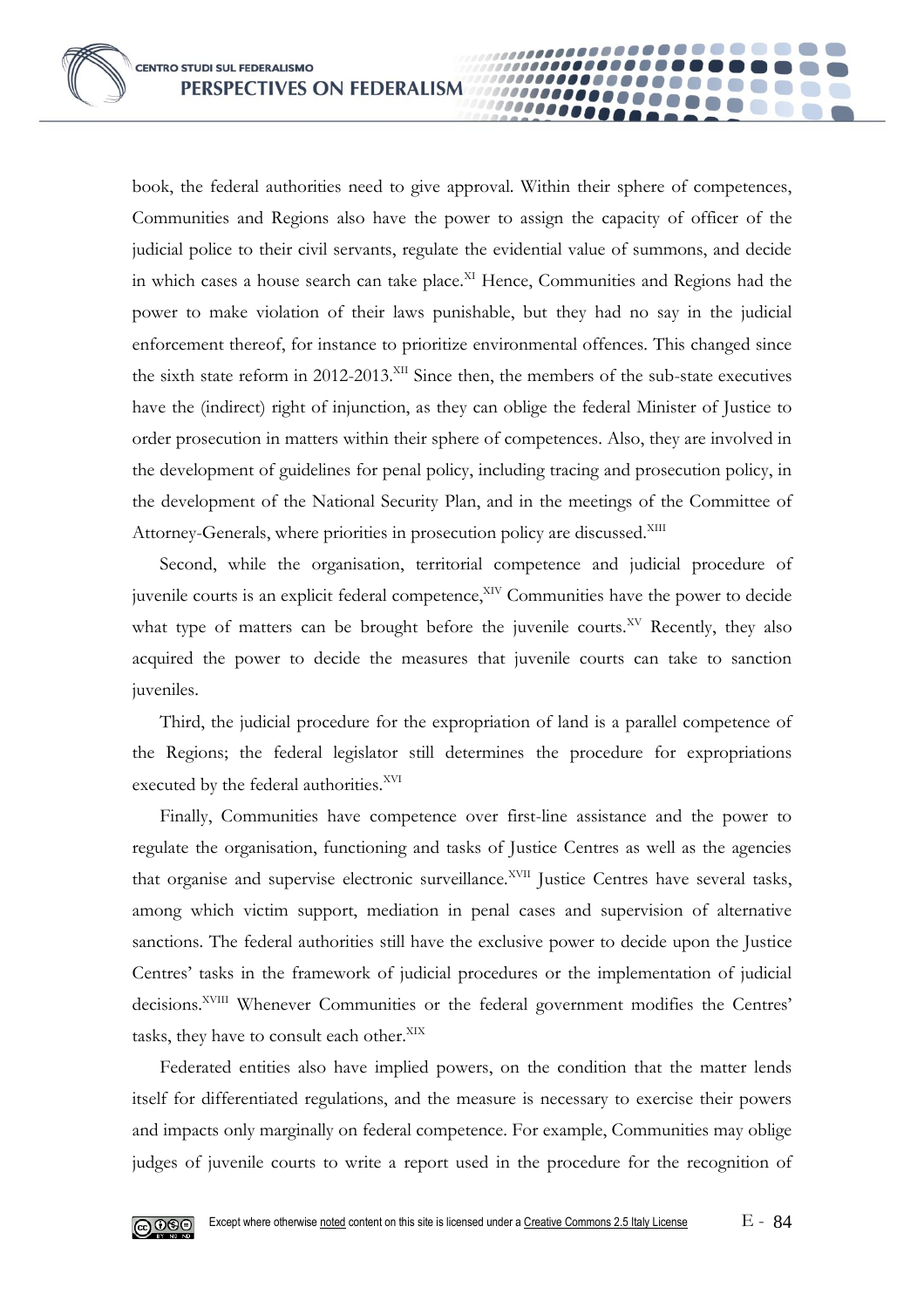

juvenile institutions or require particular evidence for their decision to remove juveniles to another institution.<sup>XX</sup> Also, Communities and Regions may designate the competent (federal) court to decide upon specific matters.<sup>XXI</sup>

*b. … under debate…* 

It was the clear purpose of the constituent to keep judicial dispute resolution uniform throughout the entire country.<sup>XXII</sup> This way, all courts are able to apply all legal rules, irrespective of their (local, subnational, federal, supranational or international) source. The drawback is that the sub-states are unable to establish specialized courts to resolve conflicts in matters within their sphere of competence, whereas the federal legislature can establish such courts whenever it feels the need to do so – for example labour courts which include  $lay$  judges. $^{XXIII}$ 

The transfer of powers in the field of judicial competences has been debated in political<sup>XXIV</sup> and scholarly circles. Such debates, however, easily become exponents of political rivalry between the language communities. The competence over the judiciary was traditionally associated with the essence of central state power,<sup>XXV</sup> whereas proposals for decentralisation are suspected of fitting in a confederal or separatist agenda.<sup>XXVI</sup> After all, institutional capacity is one of several conditions that facilitate secessionist movements.<sup>XXVII</sup> This may explain why the topic is debated in Flemish but hardly in francophone circles.XXVIII The reasons invoked for a transfer of competences regarding the organisation of justice also have to do with the divide between the Flemings and the francophone people: authors point out differences in workload but also in preferences,<sup>XXIX</sup> and claim that judges only read jurisprudence and doctrine in their own language.<sup>XXX</sup> It has also been noted that as a result thereof, the Bar has already split in a francophone and a separate Flemish Bar.<sup>XXXI</sup> Basically, Flemish proponents argue that federalism is incomplete if Communities have the power to make laws but not to enforce them.<sup>XXXII</sup>

Some persons propose the establishment of 'community chambers' within the federal courts, appointed by the sub-state government to apply sub-state laws.<sup>XXXIII</sup> Others find parallel circuits where federal courts apply federal laws and subnational courts apply subnational law unrealistic – in Brussels alone, this would require six parallel circuits for six types of legislators.<sup>XXXIV</sup> Also, fragmentation of competences may oblige courts to apply laws from different jurisdictions. Instead, these scholars propose, in the line of exclusivity

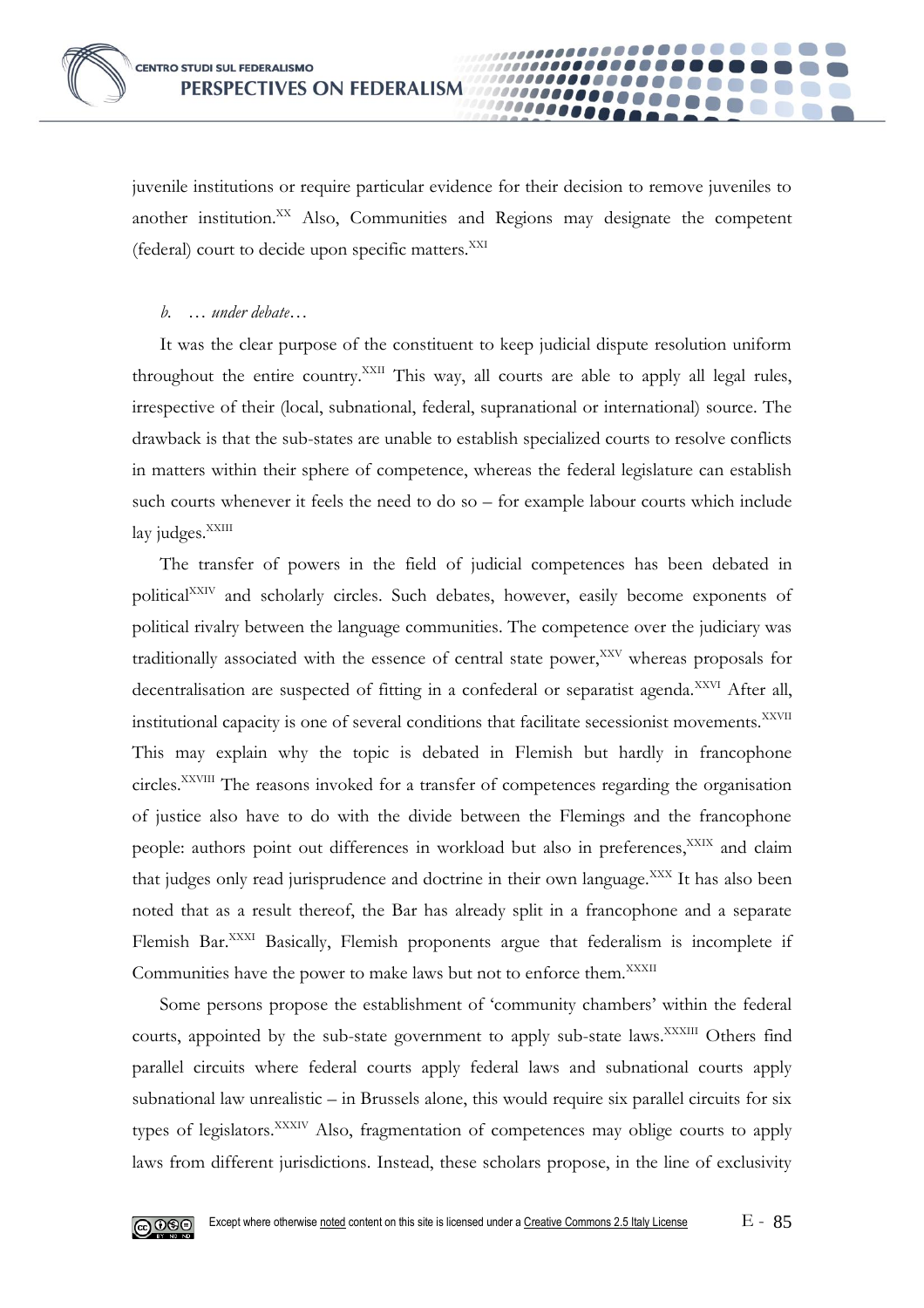**CENTRO STUDI SUL FEDERALISMO** PERSPECTIVES ON FEDERALISM

of competences, that Communities acquire the exclusive competence to establish and organise courts, and the federal state may only establish a federal court to explain how federal law should be interpreted on the basis of preliminary references and would keep a limited framework competence to establish minimum guarantees for the functioning of the judiciary.<sup>XXXV</sup> This would, however, require special measures for the German-speaking Community, which is too small to organise its own judiciary.<sup>XXXVI</sup> Others prefer transfer of the competence over the organisation of the judiciary to the Regions rather than the Communities, for territorial clarity<sup>XXXVII</sup> - unlike the Regions, the Flemish and French Community overlap in Brussels. Objections to that are based on the fact that the Flemish minority in the Brussels Region would need special protection.<sup>XXXVIII</sup> There is also disagreement as to the question of whether rules of civil procedure should remain a federal competence, $XXXIX$  or should become a sub-state $X<sup>KL</sup>$  or shared $XLI$  competence.

**10000** 

#### *c. … and permeated with dualism characteristic of Belgian federalism.*

Nevertheless, justice is still regarded as an essentially federal power. In its organization, however, the dyadic nature of Belgian federalism becomes apparent, especially since the split of the judicial district in the bilingual territory of Brussels.<sup>XLII</sup> This is because the language divide that determines dualism in the Belgian federation, leads to linguistic requirements and the organization of Dutch- and French-speaking courts. Also, the involvement of Dutch- or French-speaking chambers of the High Council of Justice in the training and appointment of judges respects the singularity of the major language communities.XLIII This is explained further in Section 3.

#### **2.2 Administrative courts**

Communities and Regions have the power to organize administrative appeal within their sphere of competences. By contrast, the establishment and organization of administrative courts for judicial appeal against administrative decisions, is federal competence. This also applies to the Council of State. Art. 160 of the Constitution assigns its organization – composition, competences and functioning - to the federal Parliament. The Council of State impacts considerably on the functioning of the Communities and Regions: governments are obliged to ask the Council's advisory opinions on draft bills and regulatory decisions and the division administrative litigation has the power to annul their

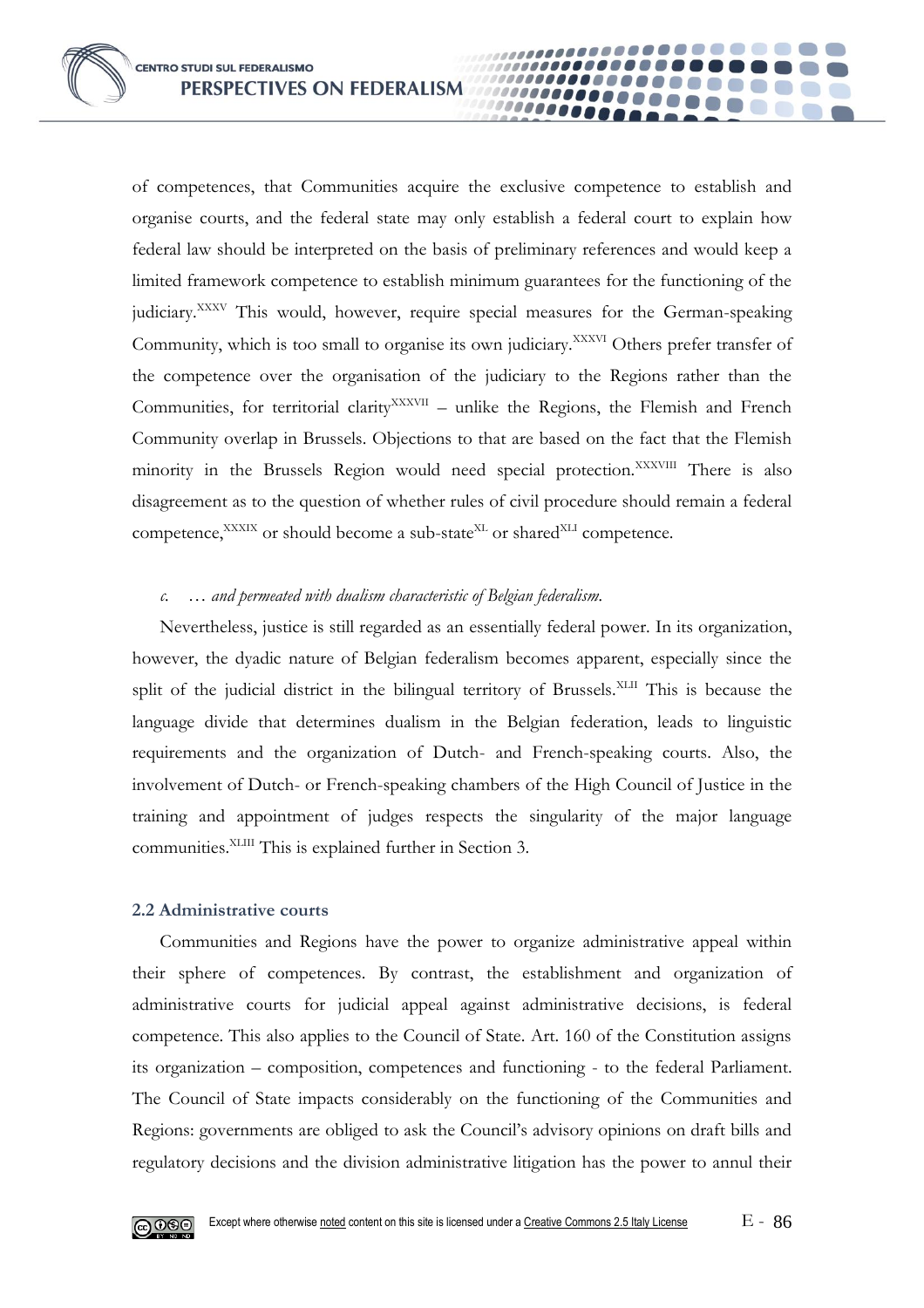administrative acts. Nonetheless, since the sixth state reform, the Senate is not greatly involved in the legislation on the Council of State or administrative courts. It can discuss bills approved by the House, but has no decisive say in the matter. XLIV

*.....* 

However, the sub-states can establish and organize specific administrative courts as part of their implied powers,<sup>XLV</sup> even to the point that the Council of State is deprived of its power to annul.XLVI Communities and Regions have made use of these implied powers to establish administrative courts to challenge decisions such as exam results, building permits or environmental permits. It is argued in doctrine that Communities and Regions also have the power to introduce specific measures in the procedure before the Council of State in matters within their sphere of competences.<sup>XLVII</sup>

In doctrine, proposals have been made to either organize community chambers for the review of sub-state regulations<sup>XLVIII</sup> or to preserve the Council of State only for annulment requests of federal acts and Brussels acts (because of the bilingual status of Brussels), but to assign to the Communities the competence to organize the system of administrative courts for their own Community and related Region.<sup>XLIX</sup> In political circles, the idea to transfer the full competence to establish administrative courts was considered but not accomplished in the sixth state reform. As a result, Communities and Regions do not have the power to adopt a general framework for the functioning of administrative courts.

#### **2.3 The Constitutional Court**

Art. 142 of the Constitution establishes the Constitutional Court and assigns its organization – composition, competences and functioning – to the federal Parliament. A special majority is required, which implies approval in both the House of Representatives and the Senate by a majority in each language group and an overall majority of two thirds. Since the sixth state reform, the Senate has transformed into a (more or less) genuine chamber of the sub-states. This way, the sub-states are involved in the organization of the Constitutional Court.

In doctrine a proposal was made to let Communities and Regions organize decentralized constitutional review and to keep the federal Constitutional Court for conflicts of competence and, as a court of last instance or a preliminary questions court, for

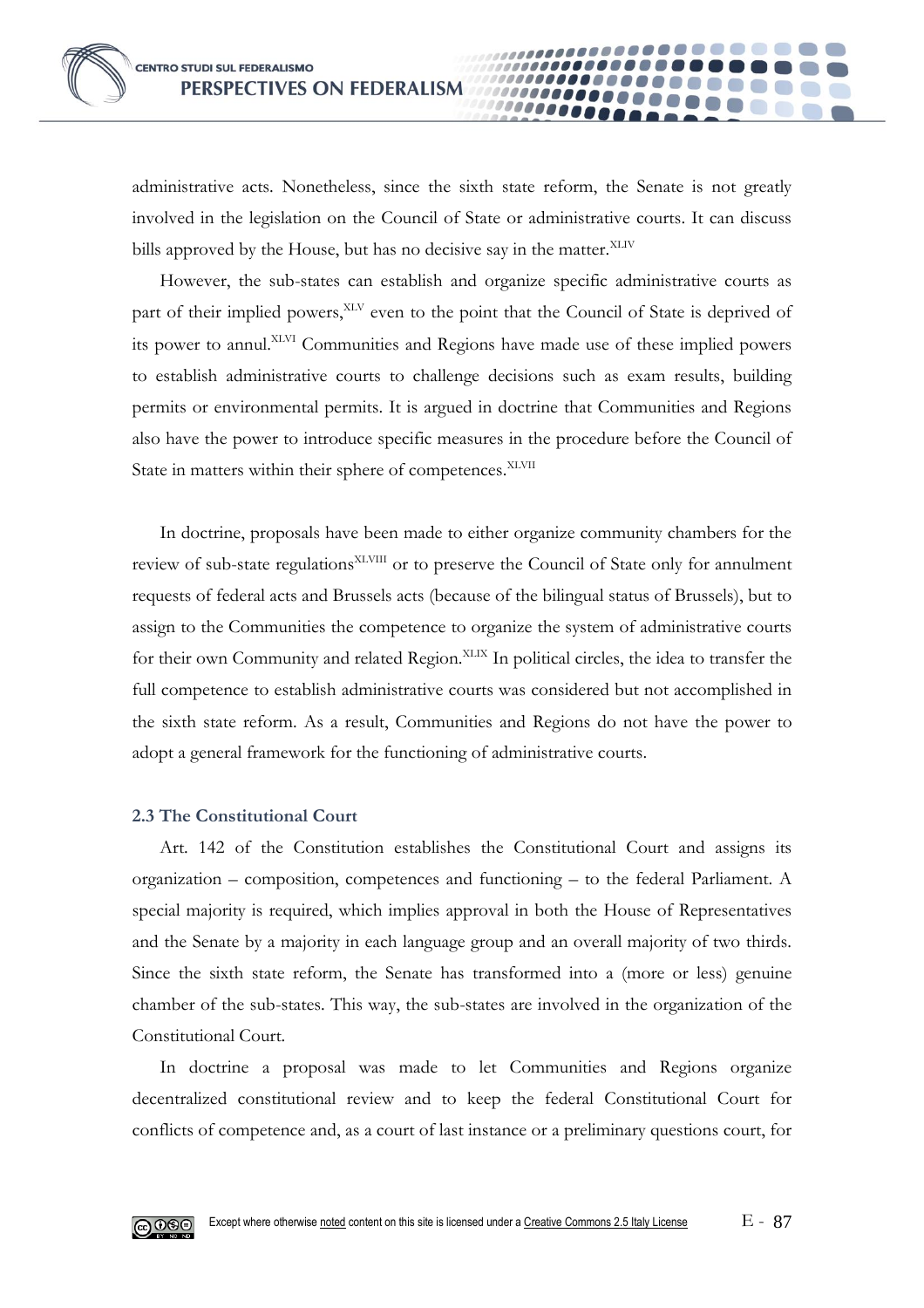

the protection of constitutional fundamental rights.<sup>L</sup> The establishment of sub-state constitutional courts, however, has not been a topic of discussion.

**0000** 

# **3. Representation of sub-national entities in federal courts**

It is rather unusual for federal states to organize courts quasi exclusively at the federal level. One might therefor expect that extra attention is paid to the representation of subnational entities in federal courts. This chapter discusses two aspects in that respect, (a) the involvement of the sub-states in the appointment of judges and (b) the representation of sub-states in the composition of the court. The picture is different for each type of court. In all cases, however, the dyadic character of the Belgian federation, based on two major linguistic communities, prevails over the involvement of the territorial sub-states.

## **3.1. The judiciary**

## *a. The selection of judges*

Judges are appointed by the King – which, in practice, means by the Minister of Justice – on nomination by the relevant nomination and appointment committee of the High Council of Justice with a two thirds majority.LI For appointments in appeal courts or the Court of Cassation, the court concerned issues a reasoned opinion prior to the nomination.LII The sub-states are not involved in this process. However, the linguistic communities are represented through the High Council of Justice.

The Council is entrusted with the nomination of judges and officers of the public prosecution office, their training, the organization of comparative exams for access to the judiciary, the drafting of general profiles, the giving of advice on proposals concerning the general operation and organization of the judiciary, general surveillances, the follow-up of complaints and the conducting of enquiries on the operation of the judiciary.<sup>LIII</sup> It is composed of a Dutch-speaking and a French-speaking college, each with 22 members.<sup>LIV</sup> Each college consists of an equal number of, on the one hand, judges and officers of the public prosecutor's office elected directly by their peers, and, on the other hand, members appointed by the Senate by a two thirds majority.<sup>LV</sup> This way, the sub-states as well are indirectly involved in the selection of judges.

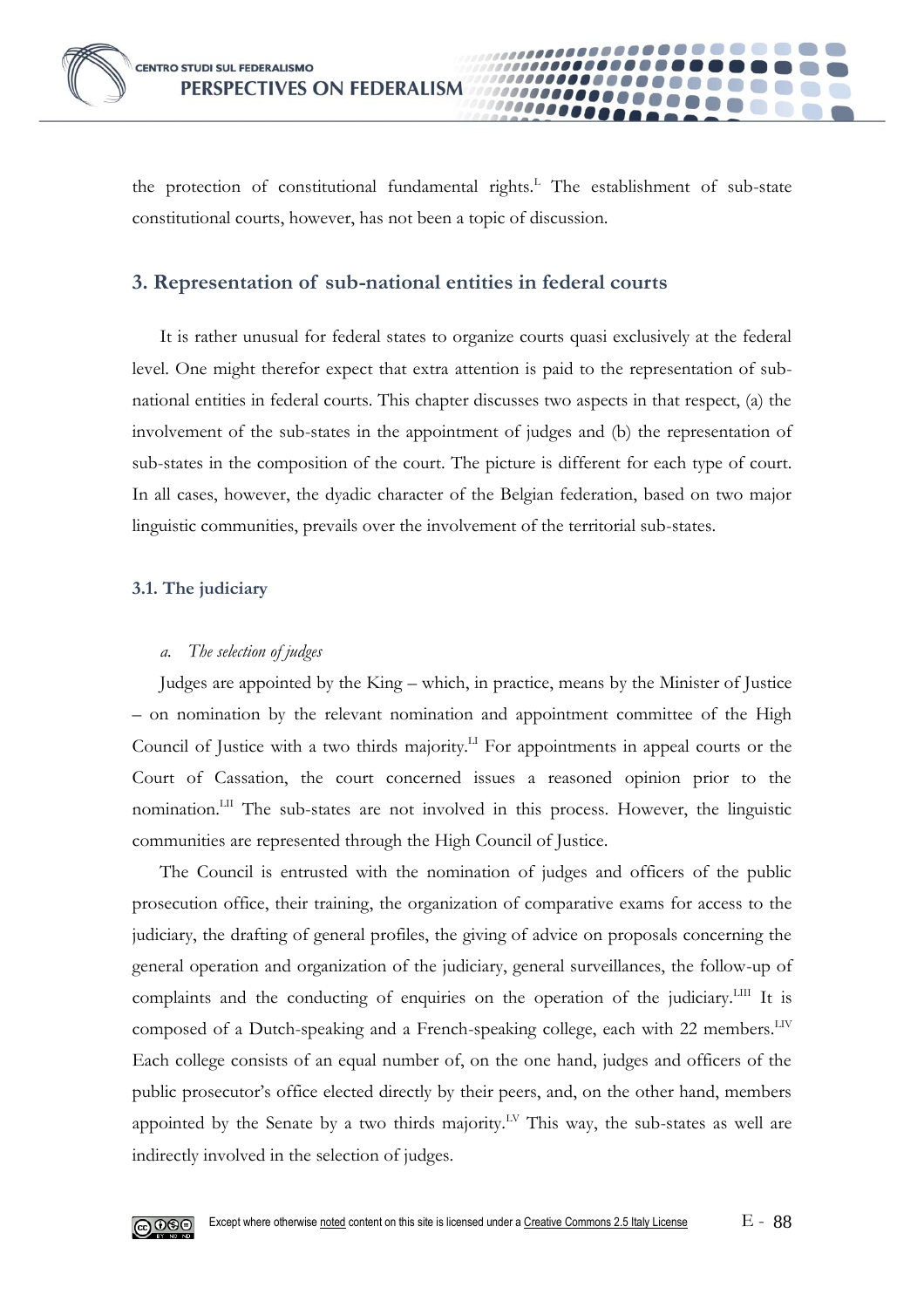Within each college, a nomination and appointment committee is established. The Dutch-speaking committee nominates judges in the Dutch-speaking districts and the Dutch-speaking courts in Brussels, the French-speaking committee nominates judges in the French- and German-speaking districts and the French-speaking courts in Brussels.

0000

*b. The composition of courts*

As a result of the language divide, Belgium is divided in four linguistic areas: the Dutchspeaking area, the French-speaking area, the German-speaking area and the bilingual Brussels area.<sup>LVI</sup> The administration should only use the language of the linguistic area  $$ with the exception of so-called 'facilities municipalities', where individuals have the right to communicate with the public authorities in another language. For example, in six 'facilities municipalities' around Brussels, on Flemish territory, Francophones have the right to communicate with the administration in French. The legislation on the use of languages in judicial affairs is also based on these linguistic territories.<sup>LVII</sup> Two perspectives determine the rules in place: the institutional perspective, regarding the language requirements for judges, and the litigant's perspective, regarding the language of the process. The latter is discussed in Section 4. The first is discussed in this section, as the language requirements come down to linguistic quota with the purpose of a balanced representation of the major linguistic communities.

In Flemish districts, judges must have acquired their law degree in the Dutch language, whereas in French-speaking districts, they must have acquired their law degree in the French language.<sup>LVIII</sup> In the German-speaking district of Eupen, they must have acquired a law degree in French, and they have to give proof of their knowledge of the German language.<sup>LIX</sup>

In Brussels, specific arrangements are in place.

While the division in judicial districts in principle respects the language borders, there was traditionally one exception in place: the judicial district of Brussels and Halle-Vilvoorde, covering the bilingual area of Brussels as well as part of the Dutch-speaking territory. The judicial district coincided with the electoral district of Brussels-Halle-Vilvoorde, which was challenged by Flemish political parties and was eventually split as part of the sixth state reform.<sup>LX</sup> For the judicial district, a complex arrangement was implemented.

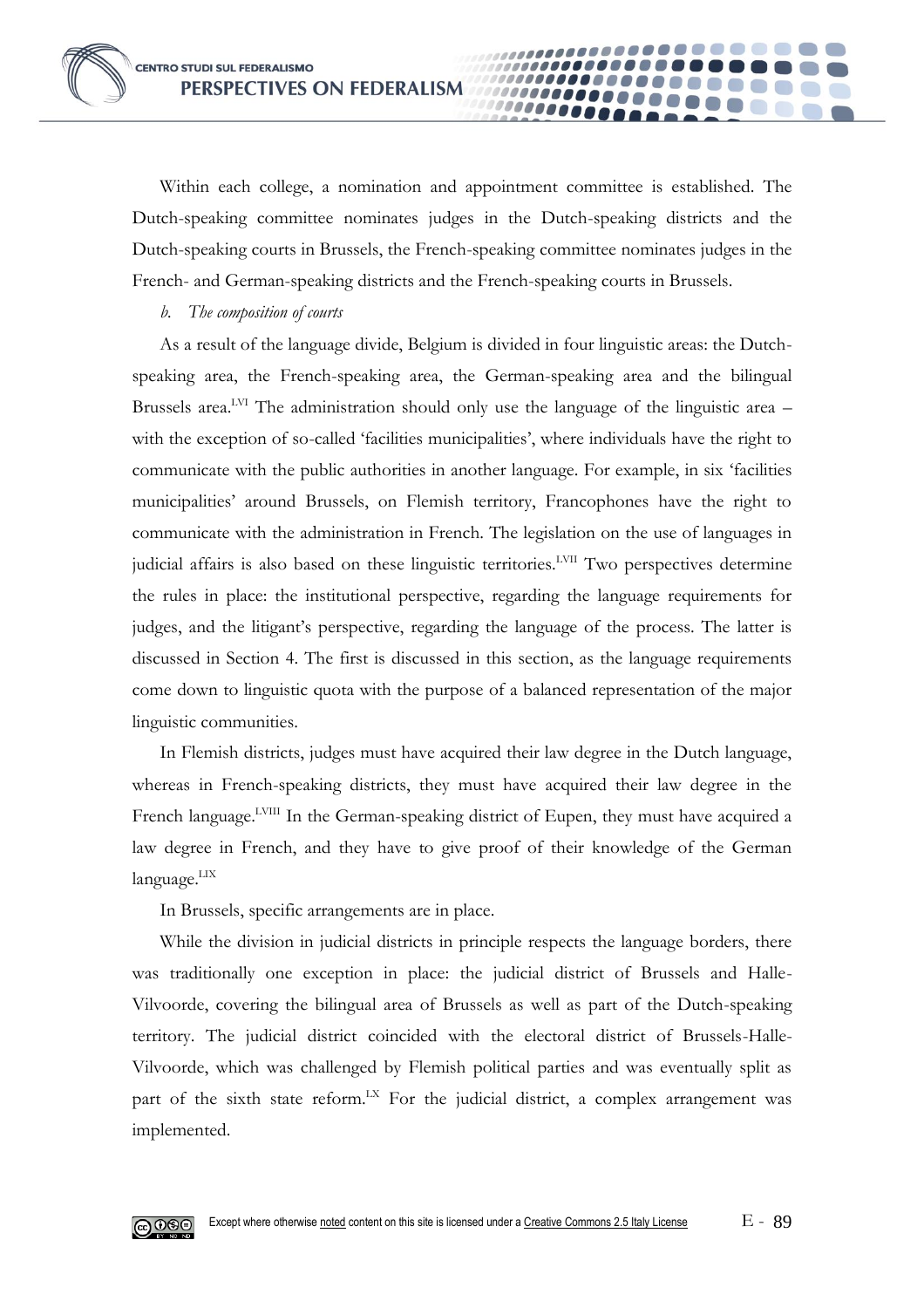The office of the public prosecutor was split, with a Dutch-speaking prosecutor in Halle-Vilvoorde and a bilingual prosecutor in Brussels. This was more efficient, also because criminality in the Brussels capital is of a different type than criminality in the more residential area of Halle-Vilvoorde.<sup>LXI</sup> Part of the political agreement was that the prosecutor in Brussels was French-speaking – i.e. had acquired his or her degree in law in the French language - with profound knowledge of Dutch, and was assisted by a Dutchspeaking deputy prosecutor. The Constitutional Court, however, annulled the exclusion of a Flemish prosecutor in the bilingual district of Brussels for violation of the equality- and non-discrimination clause.<sup>LXII</sup> A number of French-speaking magistrates were detached to the office of public prosecution in Halle-Vilvoorde, to secure the continuation of cases that were brought to the French linguistic register. They are put under the authority of the Flemish prosecutor of Halle-Vilvoorde for the implementation of prosecution policy, but remain under the hierarchical authority of the Brussels prosecutor. This was contested by some Flemish politicians and the Flemish Bar, for fear of francophone intrusion in the Flemish office.<sup>LXIII</sup>

00000

However, for the courts, the judicial district Brussels-Halle-Vilvoorde remained, but the courts (with the exception of the justice of the peace courts) were split in separate Dutch- and French-speaking courts with jurisdiction in both Brussels and Halle-Vilvoorde. The president of each court is required to have a profound knowledge of the other language. In the French- and the Dutch-speaking courts, one third of the magistrates has to be able to use both languages. Previously, two thirds of the magistrates had to be bilingual, but this required resulted in unfilled vacancies for French-speaking judges.<sup>LXIV</sup> The number of judges for Dutch- and French-speaking courts is to be determined on the basis of a workload assessment. The workload assessment, however, has not yet been accomplished. In the meantime, 80% of the judges in Brussels are allocated to the French-speaking courts and 20% to the Dutch-speaking courts, and a 60-40 ratio applies with regard to the commercial courts. The ratio was criticized as disproportional and leading to backlog before the Dutch-speaking courts. The Council of State, in an advisory opinion, noted that unreasonable delay resulting from a disproportional ratio would ultimately incur the lawmaker's liability.<sup>LXV</sup> Therefore, a monitoring committee was established, and additional judges can be temporarily detached to remedy delays.<sup>LXVI</sup>

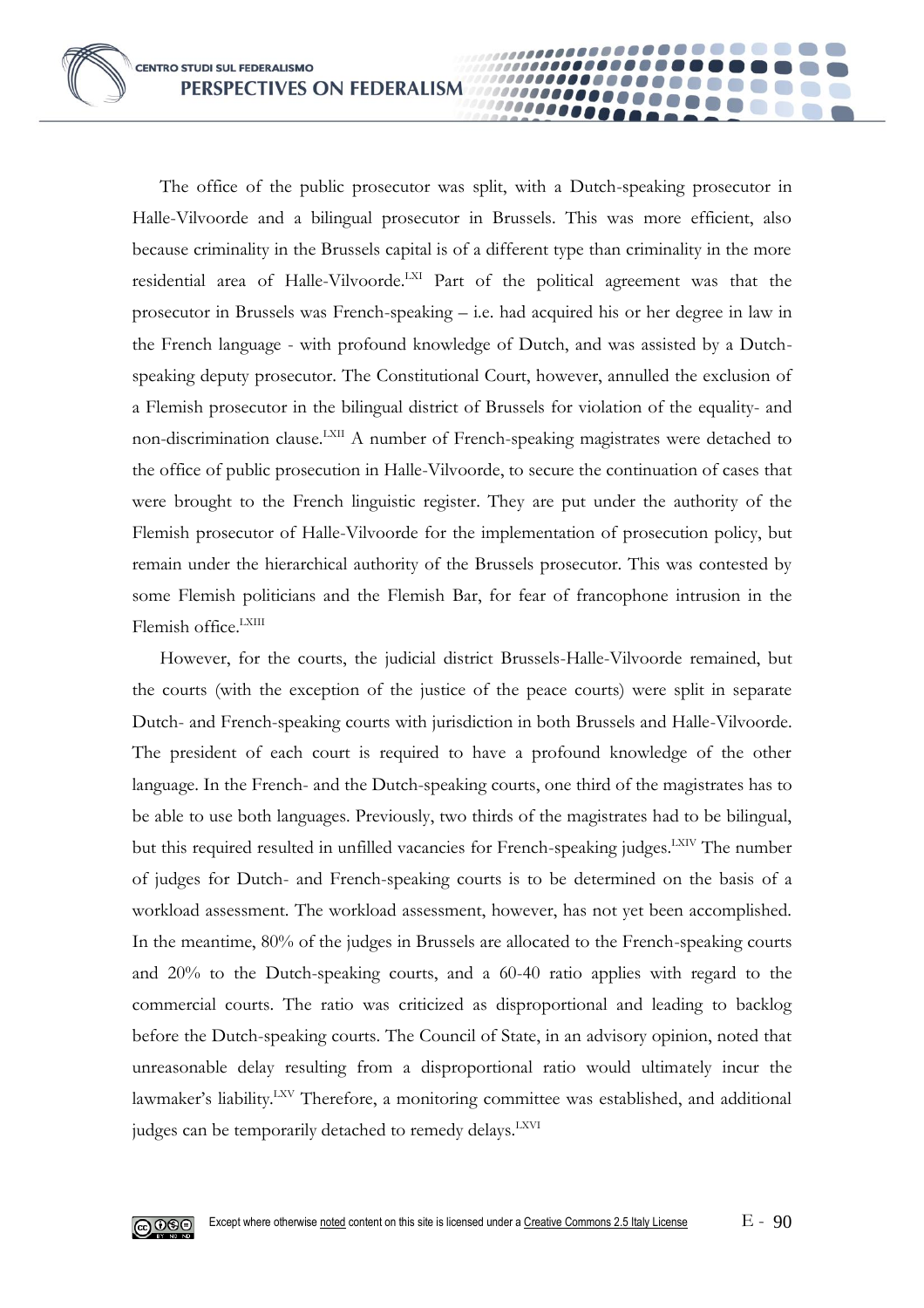In the supreme court, the Court of Cassation, language parity is the rule: half of the judges have acquired a law degree in Dutch, half in French.<sup>LXVII</sup> This has been criticized, mainly in Flemish circles, as parity does not reflect the workload.<sup>LXVIII</sup> For example, in the five-year period 2012-2016 the Court of Cassation pronounced 15,212 judgments, 57 percent of which in Dutch.<sup>LXIX</sup> However, as the Court's backlog is manageable, there is no political incentive to break the linguistic balance which includes linguistic parity in apex courts.

**0000** 

## **3.2. Administrative courts**

The selection of administrative judges and the composition of the administrative courts differ for each specific administrative court. Therefore, we will only discuss the apex court: the Council of State. The Council of State consists of Councilors, the Auditor's Office, a Coordination Office and a Registry. This section focuses on the Councilors of State.

## *a. The selection of judges*

The Councilors of State are appointed by the King (i.e. the Minister of Internal Affairs) from a list of three nominations by the Council of State. The Minister appoints the first ranked candidate, unless (s)he or the House of Representatives or the Senate refuse the nomination to avoid overrepresentation of judges originated from the Council's Auditor's Office. Also, the House or Senate may propose an alternative list of candidates.<sup>LXX</sup> Through the Senate, the sub-states play a marginal role in the selection of the Councilors of State.

## *b. The composition of the Council of State*

The Council of State consists of 44 Councilors.<sup>LXXI</sup> As in the other apex courts, the composition is based on a linguistic parity: 22 Councilors are Dutch-speaking, the other half is French-speaking. The Council of State consists of a Legislation Section and the Administrative Litigation Section. The Legislation Section gives advisory on governmental drafts of federal and sub-state laws and government regulations or parliamentary drafts. The Administrative Litigation Section is the jurisdictional branch, acting as an abstract review court as well as the administrative supreme court. It consists of one bilingual bench, five Dutch-speaking benches and five French-speaking benches. Usually, the bench

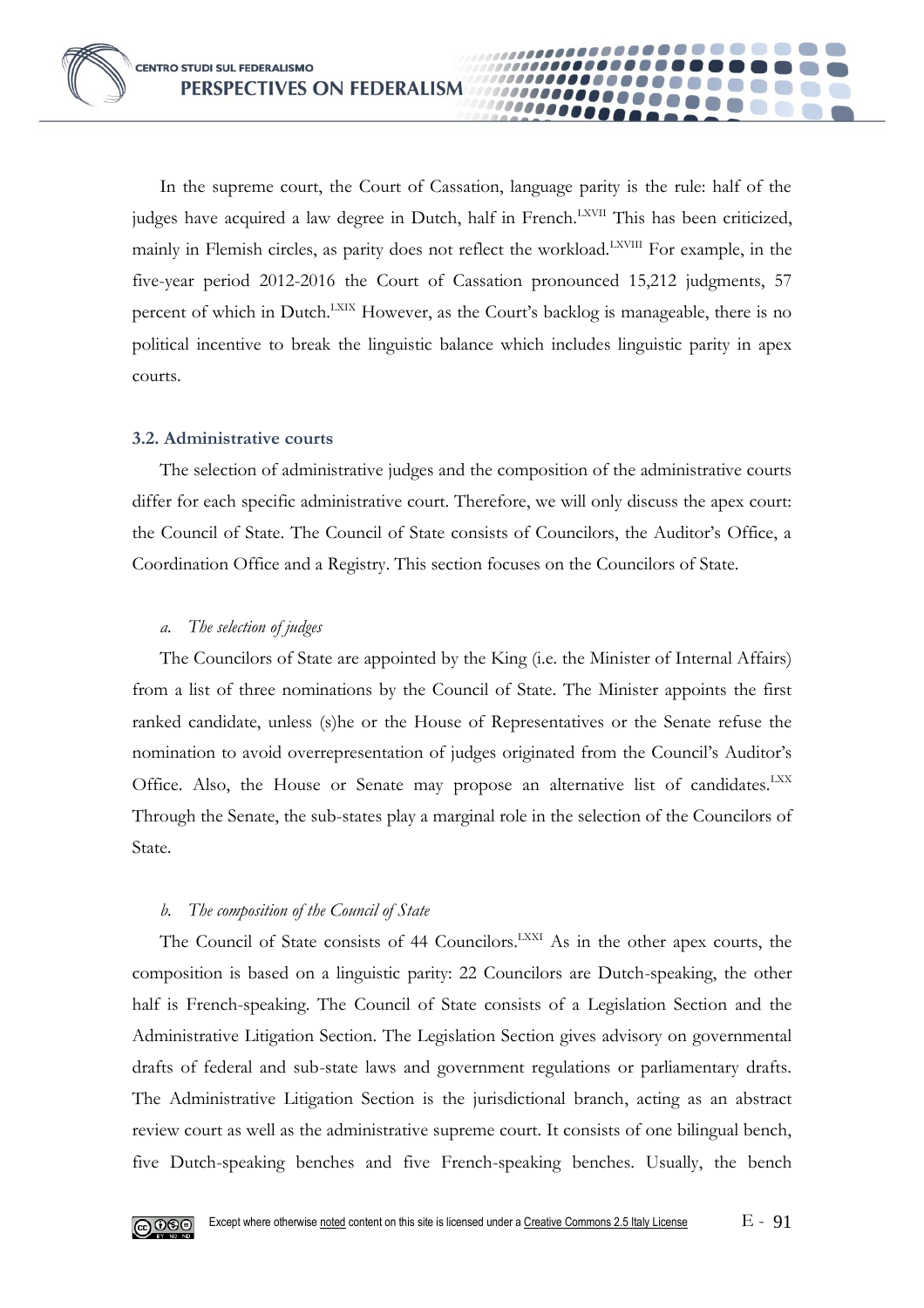consists of three Councilors. Exceptionally, cases are send to the general assembly, to secure unity of case law of the various benches. Nevertheless, observers have noticed that the French- and the Dutch-speaking benches develop divergent case law on a specific set of issues – although they emphasized that the number of divergences remains limited and is often the result of decisions in urgency procedures, decided by single councilors.<sup>LXXII</sup>

10000

#### **3.3. The Constitutional Court**

#### *a. The selection of judges*

The judges of the Constitutional Court are selected by, alternately, the House of Representatives and the Senate by a two-third majority and appointed by a Royal Order.<sup>LXXIII</sup> In practice, however, the political parties in the governing coalition select the judges according to a proportional rotation plan within each language group.<sup>LXXIV</sup> While this selection process is very political in nature, the political ideologies represented in the Court balance each other out.

Proposal have been made to involve sub-states in the selection of the judges of the Constitutional Court.<sup>LXXV</sup> A concrete proposal was to let the federal government select half of the judges and to let the sub-states select the others. LXXVI It is, however, unclear whether the author envisaged the selection of a joint candidate by all sub-states, or a rotation plan amongst the sub-states, including the German-speaking Community. In the meantime, the Senate has transformed into a more genuine chamber of the sub-states. This way, the substates are involved in the selection process. Moreover, as political parties are region-based, the informal selection procedures secure the involvement of the major language groups.

#### *b. The composition of the Constitutional Court*

The Court is composed of twelve judges, with a double parity, based on language and professional background. Half of the judges are French-speaking, the other half is Dutchspeaking. Within each language group, half of the judges have a legal background, the other half has a political background: they have been a member of a federal or sub-state parliament for at least five years.

The functioning of the Court also reflects the importance of linguistic parity. Cases are decided in chambers of seven judges or in plenary sessions of ten or twelve judges. There is

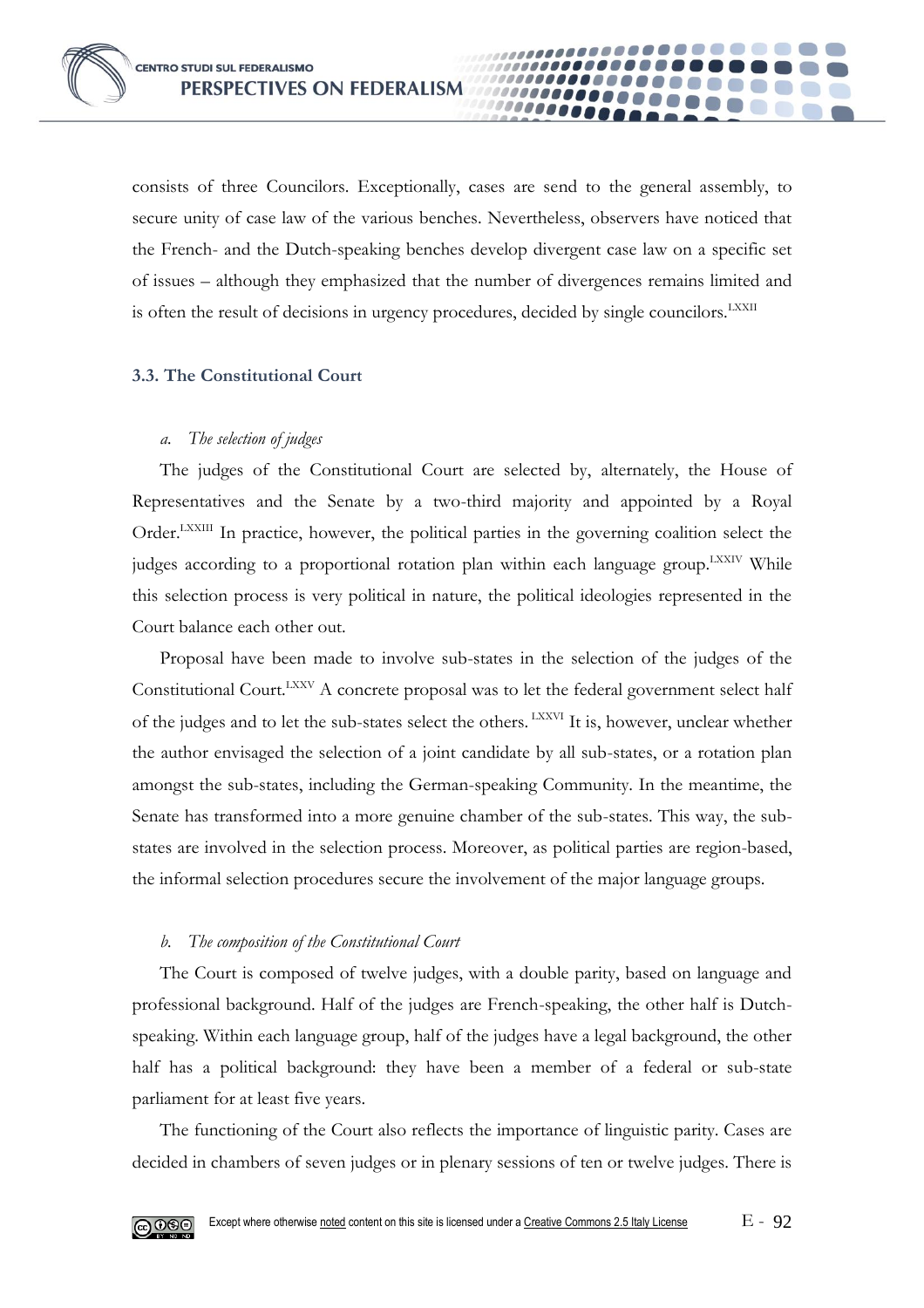always a linguistic parity, with the remaining judge in the chamber of seven alternating between the Dutch and the French language group. Two presidents are appointed, one from each language group. In plenary sessions, the tie-breaking vote rotates between the Dutch- and the French-speaking president on a yearly basis.<sup>LXXVII</sup> The emphasis on linguistic parity reveals once more that the dyadic nature of the Belgian federation based on linguistic communities is more important than representation of the territorial sub-state entities. Along with the absence of majority votes or dissenting and concurring opinions, linguistic parity is essential to ensure that the decisions of the Court are accepted on both sides of the language border. Recent empirical research shows that this institutional design has succeeded in eliminating the impact of ideological preferences of the individual judges in the resolution of federalism disputes.<sup>LXXVIII</sup>

00000

# **4. Language regulations**

## **4.1. Civil and criminal proceedings**

In a divided state such as Belgium, based on linguistic conflict, the use of languages in public affairs is an important but sensitive matter. According to Art. 30 Constitution, the use of languages spoken in Belgium is optional; only an Act of Parliament can rule on this matter and only for acts of the public authorities and for judicial affairs. This provision dates from the original 1831 Constitution and was a reaction against the language policy of King William I of the United Kingdom of the Netherlands' policy of 'Dutchification'.<sup>LXXIX</sup> Through regulation of the use of languages in public and judicial affairs, the Belgian government, initially, tried to create a homogeneous French-speaking nation. With the rise of the Flemish Movement, however, the strategy turned towards the creation of (linguistically) homogeneous territories, with a Dutch-speaking, a French-speaking and a German-speaking linguistic territory, and one bilingual territory of Brussels. As homogeneity was not perfect, arrangements were made to protect linguistic minorities in so-called 'municipalities with language facilities', where residents, upon request, may in their communication with the authorities use another language (depending upon the territory, French, Dutch or German) instead of the language of the territory.

Initially, judicial proceedings as a rule were held in French. The sentencing to death of two Flemish workers in 1865, accused of murder in a language they did not understand,

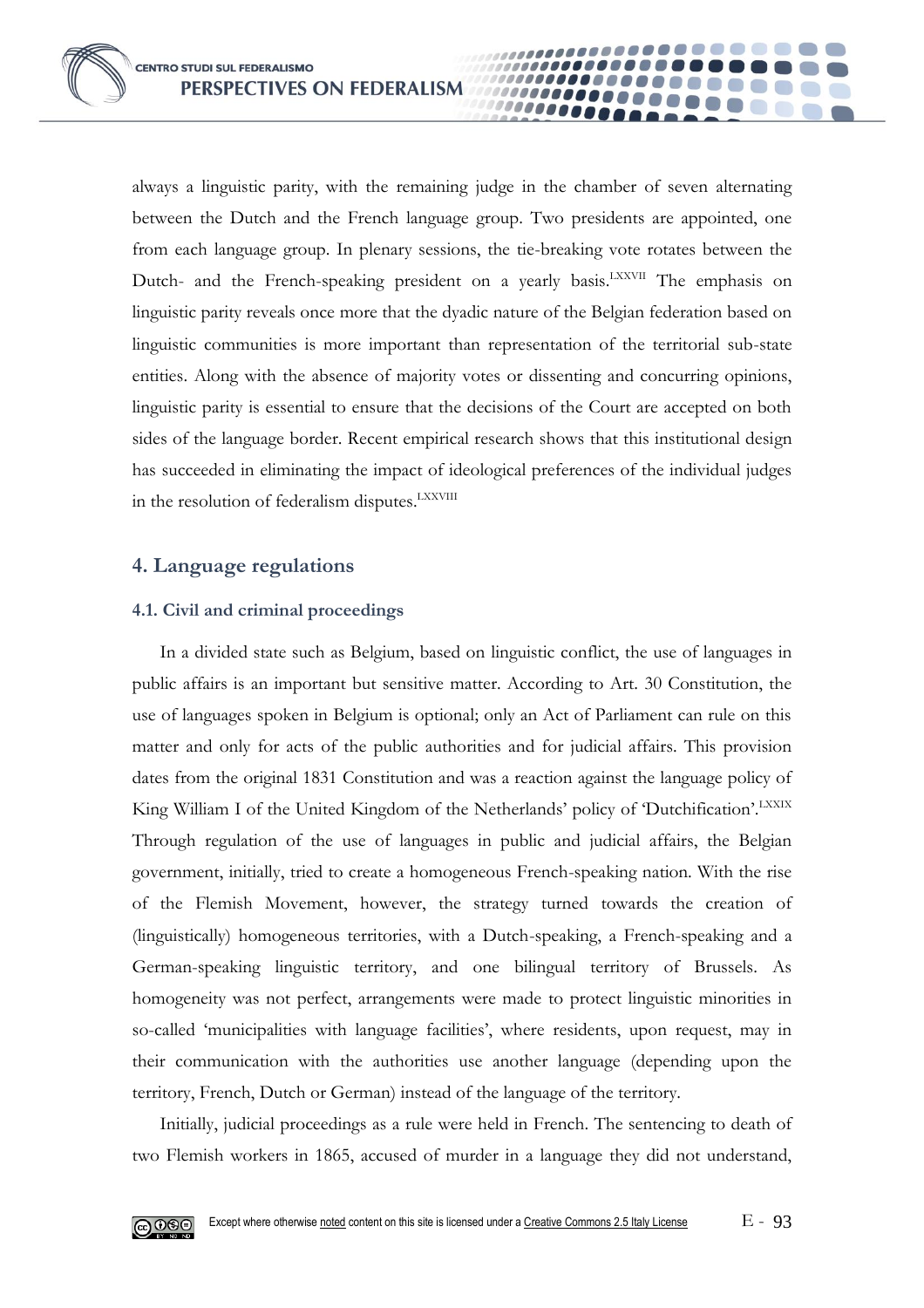brought about a public outrage that was buried in the first language law on the use of Dutch in criminal proceedings in Flanders in 1973. This law was limited to criminal proceedings in Flanders and still allowed for the use of French if the accused was considered to understand that language.<sup>LXXX</sup> In practice, the law did not bring about fundamental change. The Court of Cassation held that lawyers, themselves naturally educated in the French language, should employ the language understood by the judges. The Attorney-General considered the Dutch language 'an idiom, interesting perhaps from an archeological and philological perspective, but of minor use, limited to a small part of the world and varying, so to speak, from village to village'.<sup>LXXXI</sup> This changed in 1935, when the law on the use of languages in judicial affairs proclaimed the equality of French and Dutch in judicial proceedings and established the use of the language of the region.

......... 10000

In civil proceedings, the language of the region is used. In the bilingual Brussels region, French is used by the French courts and Dutch by the Dutch courts.<sup>LXXXII</sup> The defendant's place of residence determines the language of the proceedings. If the defendant lives in the bilingual region or does not reside in Belgium, (s)he may choose between Dutch and French as the language of the proceedings.<sup>LXXXIII</sup> In Flemish municipalities with linguistic facilities, the defendant may request the use of French in judicial proceedings.

In penal proceedings as well, the language of the region is used. The accused, however, may request translation of documents or transferal of the case to a court in another language region where proceedings are held in his or her language. In Brussels, the Dutch language is used if the accused lives in the Dutch-speaking region and the French language is used if (s)he lives in the French-speaking region; if the accused lives in the bilingual Brussels region, the language in which (s)he made statements during the judicial inquiry.LXXXIV

#### **4.2 Administrative courts**

In administrative courts as well, the language of the region is used. In this section, we only discuss the Council of State.

In principle, the language used by the Council of State, depends upon the language which the public authority whose decision is challenged, is required to use.<sup>LXXXV</sup> Specific regulations are in force for specific situations. For example, if the requesting party is a civil servant challenging a decision that affects his or her individual position, several criteria are

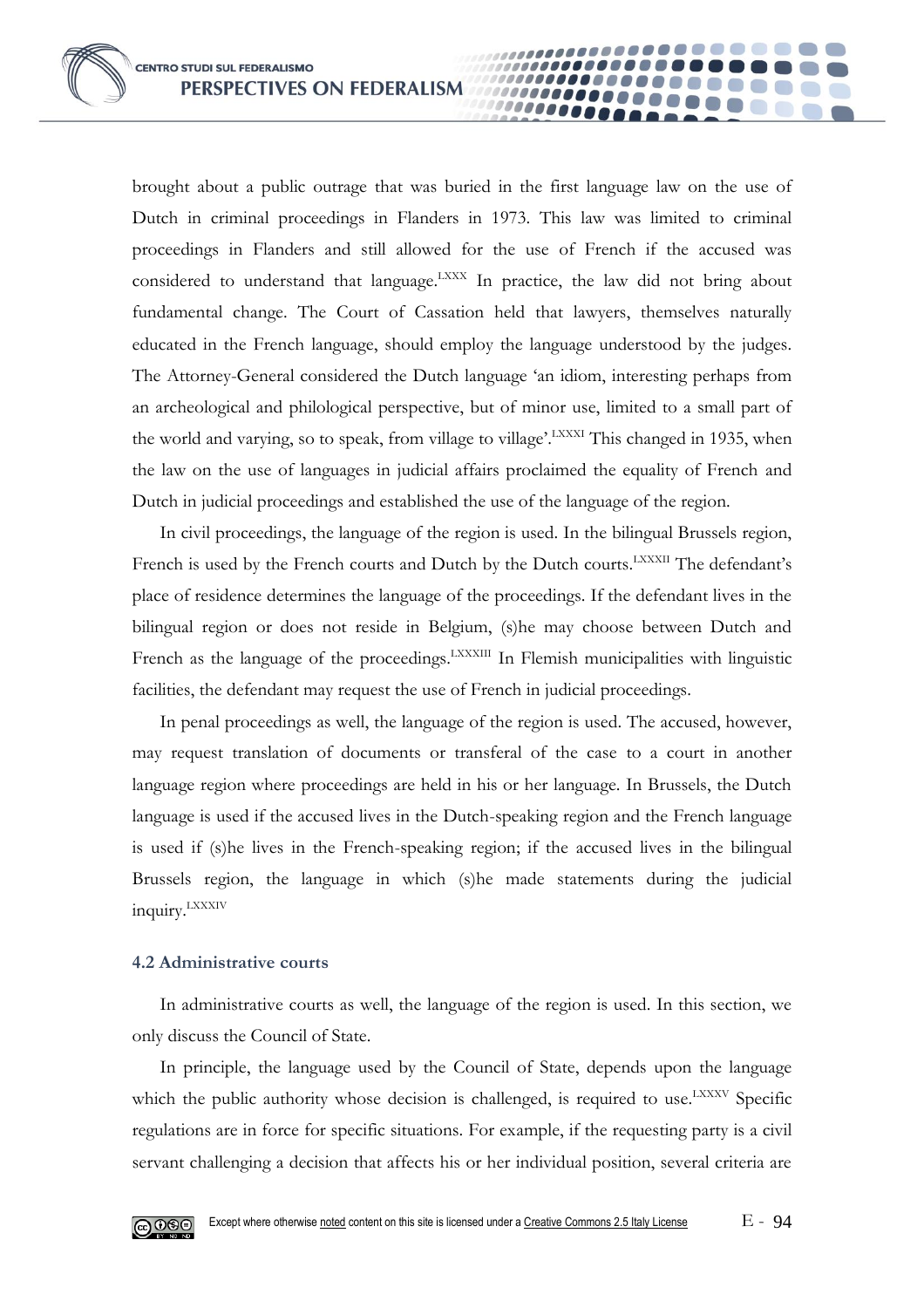listed, in order of priority, to determine the use of the language, such as the unilingual status of the region where the civil servant exercises his or her office, his or her linguistic register, the language in which he or her sat for the entrance exam, the language of the degree on which his or her appointment was based or the language of his or her request.LXXXVI

0000

If the parties before the Council of State are private persons, they may choose the language used in procedural acts and statements – unless (s)he is a candidate refugee: in that case, the language of the asylum claim, as determined by the law on the access to Belgian territory, applies. If needed, they may make use of a translator at the State's expenses.<sup>LXXXVII</sup> If the parties are administrations, they have to use the language imposed by the law on the use of languages in administrative affairs. Acts submitted in another language are void.<sup>LXXXVIII</sup>

Cases referred to the bilingual chamber are treated in both languages. Such referral is obligatory under certain circumstances, for example if several parties are involved resorting under different language systems. LXXXIX

Judgments are pronounced in the language in which the proceedings took place.<sup>XC</sup> They are also pronounced in German if the case concerns a person residing in the German-Speaking linguistic region and has requested the use of the German language.<sup>XCI</sup>

#### **4.3. The Constitutional Court**

Cases are brought before the Constitutional Court in Dutch, French or German, XCII but this does not determine the use of languages during the inquiry or the language used by the parties.

Individuals may choose to bring a case before the court in Dutch, French or German. Public persons that fall under the legislation on the use of languages in administrative affairs are obliged to use the language determined by this legislation. For example, sub-state governments use the language of their region; courts use the language in which they have to pronounce their judgments; the presidents of the federal chambers or the Brussels Parliament use both French and Dutch.<sup>XCIII</sup> Here as well, acts submitted in another language, are void.

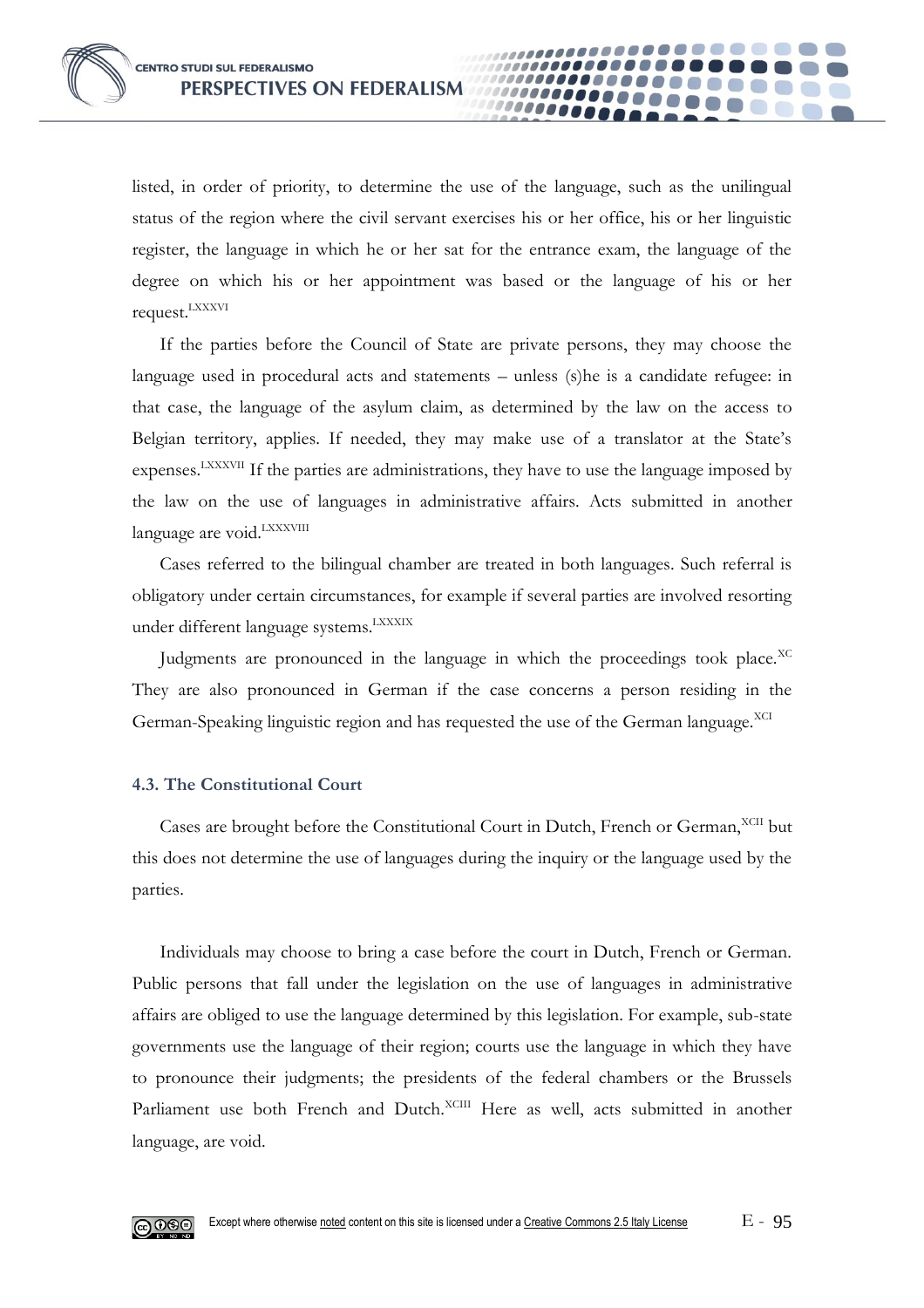The Court uses the language in which the case is brought, $XCIV$  with two exceptions. First, if the case is brought before the Court in German or in both French and Dutch, the Court chooses the use of French or Dutch during its inquiry.<sup>XCV</sup> Second, if the petitioner – or a majority of petitioners<sup>XCVI</sup> – lives in a linguistic region without special language facilities, the Court uses the language of this linguistic region.<sup>XCVII</sup> If needed, acts are translated to French or Dutch.<sup>XCVIII</sup> Oral discussions before the Court are held in French, Dutch or German, with simultaneous translation. XCIX

**0000** 

Judgments are pronounced in both French and Dutch. The reasons and decision are published in the Official Gazette in French and Dutch, with a German translation. They are also pronounced in German in the case of annulment requests or if the case was brought before the Court in German.<sup>C</sup>

# **5. Conclusion**

Unlike most other federal states, the Belgian federation has kept the organisation of the judiciary as a federal competence. The reasons are historical, principled, practical as well as political. First of all, Belgium is a devolutionary federation, which means that the federated entities did not have a judiciary in the first place and a transfer of judicial competence is part of state reform negotiations. Secondly, it was the constituent's choice to keep judicial dispute resolution uniform throughout the entire country. Next, practical considerations are linked with the fact that the Belgian federal system consists of two types of overlapping sub-states and that the Brussels Region and the German-speaking Community are considered unable to bear the costs of a separate judiciary. Finally, the claim for separate sub-state courts may be suspected of being part of a Flemish confederalist or even separatist agenda.

Meanwhile, some fragmentation has taken place, with sub-state competences related to several aspects of the judicial organisation, and a regularly used leeway for Communities and Regions to establish administrative courts. Moreover, the linguistic divide, which has inspired the construction of the Belgian dyadic federation, has also permeated the organisation of the judiciary. This is apparent in the composition of the three apex courts based on linguistic parity, the language legislation regarding both the appointment of judges and the judicial procedure, and the establishment of separate Dutch- and French-speaking

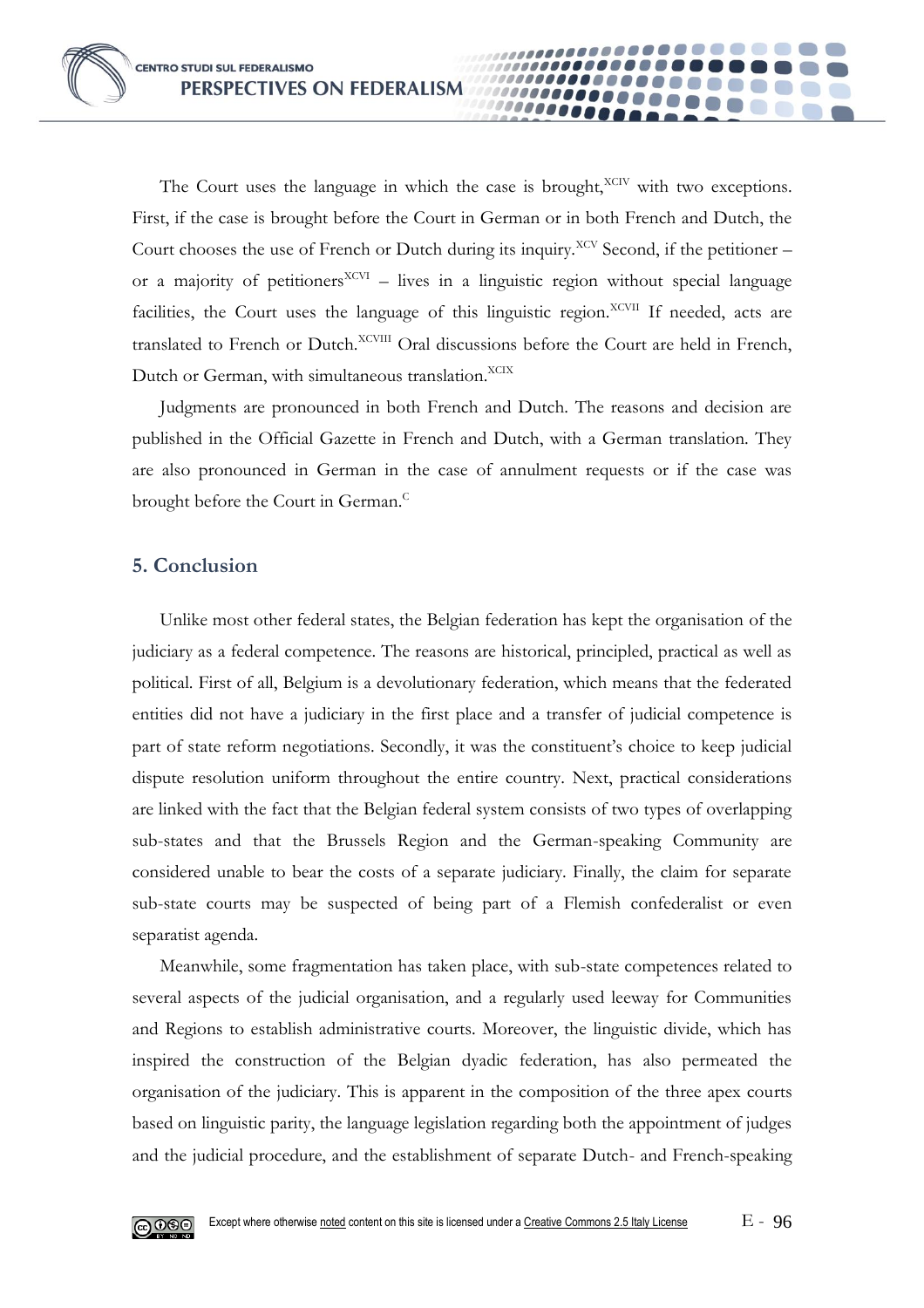courts in Brussels. The result is institutional complexity, especially in Brussels, where the judicial districts are not identical with regard to courts on the one hand and public prosecution on the other. More fundamentally, the representation of the two major language groups appears more important than the involvement of the territorial subnational entities in the organisation of the judiciary.

,,,,,,,,,,,,,,,,,,,,,,

................

,,,,,,,,,,,,,,,,,,,,,,

................

000000000

In principle, however, the judiciary is still an exclusive federal competence. Several drawbacks have been reported as a result thereof. One drawback is that sub-states are unable to establish specialized courts to resolve conflicts in matters within their sphere of competence, whenever this need may rise, whereas the federal government may have no interest in doing so. Another is that a central organisation may have difficulties in accommodating differences in workload and preferences between the two major language groups. In this regard, it is claimed that judges do not sufficiently take into account legal sources written in another language than their own, and the split of the Bar in two separate Bars based on language is invoked to support a decentralisation claim. Further, linguistic requirements have resulted in unfilled vacancies, leading to delays, and uneven workload. Also, it is regretted that while dual federalism implies that the transfer of matters relates to both legislative and executive power, Communities and Regions do not have the power to enforce their own laws. Demands for sub-state powers in the field of the judiciary, however, are all situated within Flemish circles and is hardly debated at the francophone side.

<sup>V</sup> Art. 26 §4, 4° Special Majority Law on the Constitutional Court.

VII P Coenraets and E Mahon, 'Les transferts de compétences de l'autorité fédérale vers les communautés et les régions', in *Les réformes institutionnelles de 1993. Vers un fédéralisme achevé ?* (Brussels: Bruylant, 1994) 188; W Pas, 'A Dynamic Federation Built on Static Principles: The Case of Belgium', G.A. Tarr, R.F. Williams and J Marko, *Federalism, Subnational Constitutions and Minority Rights,* Westport, Connecticut: Praeger 2004), 160, 167. VIII This is further elaborated in P Popelier, 'Zuständigkeitsteilung in Belgien: Kompetenzverteilung als Kennzeichen multinationalen Konfliktsmanagements', in A Gamper *et al.* (eds) *Federale Kompetenzverteilung in* 



University of Antwerp

<sup>I</sup> Const. Court No. 14/97, 18 March 1997; No 81/2008, 27 May 2008.

II Art. 2,  $4^{\circ}$  Law on the openness of administration; Art. 35 Flemish Law on the openness of administration; Art. 6 Brussels Ordonnance on the openness of administration; Art. 2 French Community Law on the openness of administration; Art. 3, 3° Walloon Region Law on the openness of administration; Art. 2 Law of the German-speaking Community on the openness of administration.

III *Franco Suisse Le Ski*, Cass. 27 May 1971, *Pas.* 1971, I, 886.

IV The Constitutional Court is only able to review directly against provisions that allocate competences between the federal state and the federated states, or against provisions in title II (fundamental rights), Art. 172 (fiscal rights) and Art. 191 (equal treatment of foreigners on Belgian soil) of the Constitution.

VI For an overview of this process, see P Popelier and K Lemmens, *The Constitution of Belgium*, Oxford, Hart, 2015, 18-32.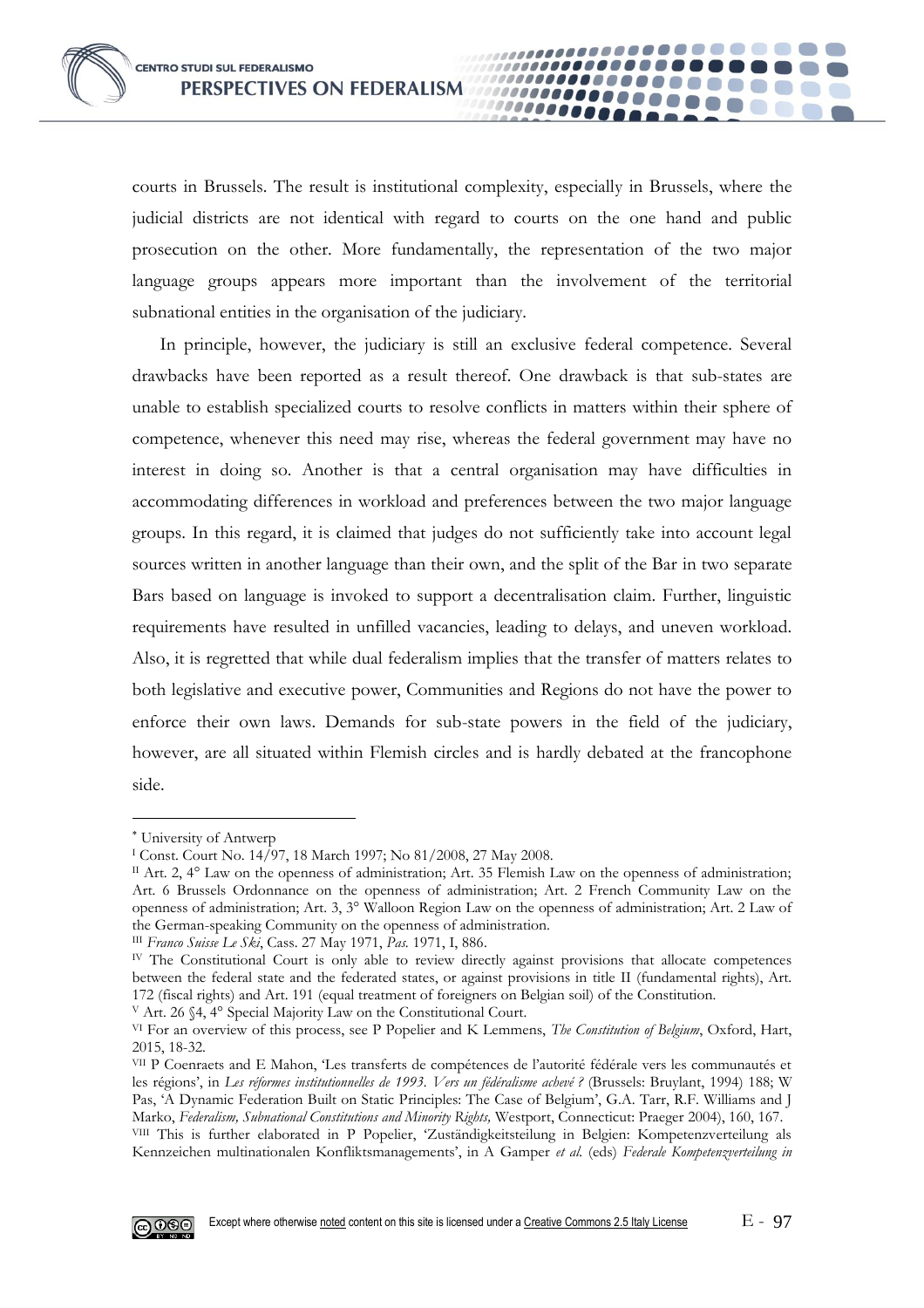

*Europa* (Baden-Baden, Nomos 2016) 142-148.

IX For an overview of all the relevant provisions, see J. Vanpraet, *De latente staatshervorming* (Bruges, die Keure 2011) 272-276.

,,,,,,,,,,,,,,,,,,,,,,

,,,,,,,,,,,,,,,,,

,,,,,,,,,,,,,,, ,,,,,,,,,,,,,,,

000000000

<sup>X</sup> Const. Court No. 49/1993, 24 June 1993.

XI Art. 11 Special Majority Law on the reform of institutions.

XII For an overview of earlier proposals and practical arrangements, see W. Vandenbruwaene, 'Justitie: strafrechtelijk beleid, jeugdsanctierecht en justitiehuizen', in J. Velaers *et al.* (eds), *De zesde staatshervorming: instellingen, bevoegdheden en middelen* (Antwerp, Intersentia 2014) 300-301.

XIII Art. 151, § 1 Constitution and 11*bis* Special Law on the reform of institutions and an intrafederal cooperation agreement of 7 January 2014. For practical aspects, see Y Liègeois, 'Beschouwingen inzake de impact van de zesde staatshervorming op de werking van justitie', in J. Velaers *et al.* (eds), *De zesde staatshervorming: instellingen, bevoegdheden en middelen* (Antwerp, Intersentia 2014) 315-344.

XIV Art. 5, § 1, II, 6°, c Special Majority Law on the reform of institutions.

XV J. Vanpraet, *De latente staatshervorming* (Bruges, die Keure 2011) 282-283.

XVI Art. 6*quater* Special Majority Law on the reform of institutions.

XVII Art. 5, § 1, II, 8° and III Special Majority Law on the reform of institutions and the intra-federal cooperation agreement of 17 December 2013.

 $XVIII$  Art. 5,  $\S$  1, III Special Majority Law on the reform of institutions.

XIX Art. 6, §3*bis*, 4° Special Majority Law on the reform of institutions.

XX Const. Court No. 66/88, 30 June 1988; No. 4/93, 21 January 1993.

XXI E.g. Const. Court No 19/2001, 14 February 2001. For an overview, see V. Thiry, 'La déféderalisation de la justice: une pièce en trois actes', in *Liber amicorum Jo Stevens* (Bruges, die Keure 2011), 580-584.

XXII J. Vanpraet, *De latente staatshervorming* (Bruges, die Keure 2011) 270.

XXIII J. Vanpraet, *De latente staatshervorming* (Bruges, die Keure 2011) 271.

XXIV For an overview of political documents, see L. Deconinck 'Rechterlijke organisatie en justitie in het federale België', in *Liber Amicorum Ludovic De Gryse* (Brussels, Larcier 2010) 555.

XXV F. Judo, 'Justitie in de zesde staatshervorming' (2011) *Tijdschrift voor Bestuurswetenschappen en Publiekrecht* 516. XXVI Proposals are often made by persons with a Flemish-nationalist affiliation, even in scholarly debates. For example, Matthias Storme has been member of the city Council of Gent for the flemish-nationalist party N-VA and is a member of the party executive committee.

XXVII L.M. Anderson, 'The Institutional Basis of Secessionist Politics: Federalism and Secession in the United States', (2004) 34 *Publius* 2004, 7-10. See also J. McGarry and O´Leary, 'Federation and managing nations', in M. Burgess and J. Pinder, *Multinational Federations* (Abingdon, Routledge, 2007) 192.

XXVIII As noted by L. Deconinck 'Rechterlijke organisatie en justitie in het federale België', in *Liber Amicorum Ludovic De Gryse* (Brussels, Larcier 2010) 554. V. Thiry, 'La déféderalisation de la justice: une pièce en trois actes', in *Liber amicorum Jo Stevens* (Bruges, die Keure 2011), 575 reports that in francophone circles the Flemish debate is regarded with 'astonishment'.

XXIX B. Bouckaert, 'Defederalisering van de Belgische justitie? Een rechtseconomische overvlucht', in M Taeymans (ed), *Defederalisering van justitie,* Brussel, Larcier, 2003, 41-42; L. Deconinck 'Rechterlijke organisatie en justitie in het federale België', in *Liber Amicorum Ludovic De Gryse* (Brussels, Larcier 2010) 557; M.E. Storme, 'Een Vlaamse justitie?', (2001) *Rechtskundig Weekblad* 1118; P. Van Orshoven, 'Defederalisering van de rechtspraak', in A. Van Oevelen *et al.* (eds), *Hulde aan Prof. Dr. Jean Laenens* (Antwerp, Intersentia 2008) 363.

XXX R. Landuyt, 'De federalisering van de Belgische justitie', in B. Timmeman en A. Verbeke (eds), *Actualia Vermogensrecht. Liber Alumnorum Kulak* (Brugge, die Keure 2005) 716. P. Van Orshoven, 'Defederalisering van de rechtspraak', in A. Van Oevelen *et al.* (eds), *Hulde aan Prof. Dr. Jean Laenens* (Antwerp, Intersentia 2008) 363 suggests that mainly francophone judges have no or insufficient knowledge of the other language.

XXXI M.E. Storme, 'Een Vlaamse justitie?', (2001) *Rechtskundig Weekblad* 1118.

XXXII R. Landuyt, 'De federalisering van de Belgische justitie', in B. Timmeman en A. Verbeke (eds), *Actualia Vermogensrecht. Liber Alumnorum Kulak* (Brugge, die Keure 2005) 716.

XXXIII R. Landuyt, 'De federalisering van de Belgische justitie', in B. Timmeman en A. Verbeke (eds), *Actualia Vermogensrecht. Liber Alumnorum Kulak* (Brugge, die Keure 2005) 719.

XXXIV The federal authorities, the Brussels Region, the Flemish Community, the French Community, the Joint Community Council and the French Community Council all have legislative competences in the Brussels territory of 121 km². See also K Rimanque, 'De organisatie van de rechtsbedeling in federale staten: een bevoegdheid voor de deelstaten? Vergelijkend overzicht en mogelijkheden in België', in M Taeymans (ed),

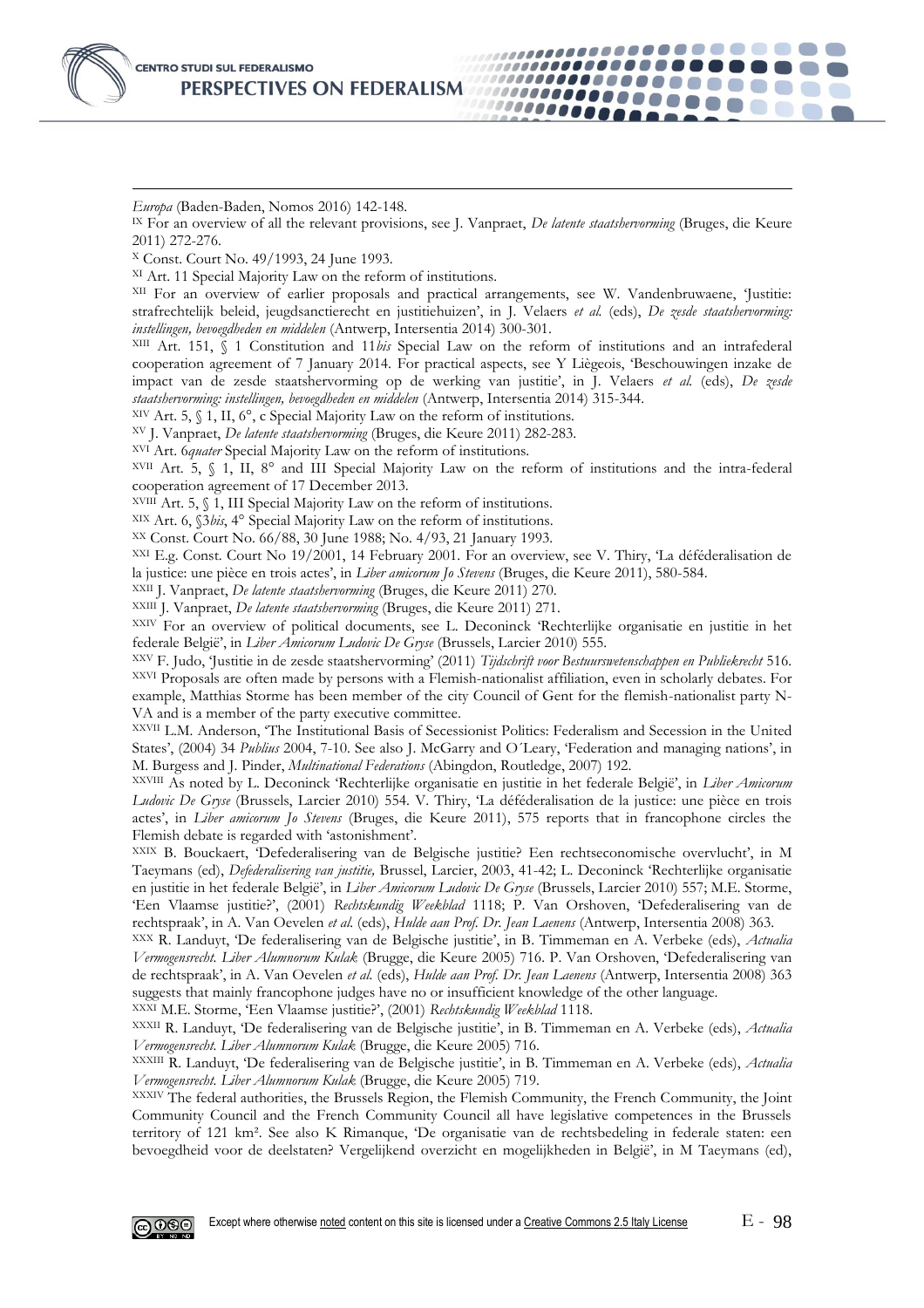

*Defederalisering van justitie,* Brussel, Larcier, 2003, 24-25; M.E. Storme, 'Een Vlaamse justitie?', (2001) *Rechtskundig Weekblad* 1117; M. Storme, 'De defederalisering van het gerecht in België', in M Taeymans (ed), *Defederalisering van justitie,* Brussel, Larcier, 2003, 59-60; and L. Deconinck 'Rechterlijke organisatie en justitie in het federale België', in *Liber Amicorum Ludovic De Gryse* (Brussels, Larcier 2010) 557. See, however, more nuanced M. Storme, 'De defederalisering van het gerecht in België', in M Taeymans (ed), *Defederalisering van justitie,* Brussel, Larcier, 2003, 63.

,,,,,,,,,,,,,,,,,,,,,,,

................

,,,,,,,,,,,,,,,,

000000000

,,,,,,,,,,,,,,,,,,

XXXV M.E. Storme, 'Een Vlaamse justitie?', (2001) *Rechtskundig Weekblad* 1117-1119; P. Van Orshoven, 'Defederalisering van de rechtspraak', in A. Van Oevelen *et al.* (eds), *Hulde aan Prof. Dr. Jean Laenens* (Antwerp, Intersentia 2008) 364-365.

XXXVI B. Bouckaert, 'Defederalisering van de Belgische justitie? Een rechtseconomische overvlucht', in M Taeymans (ed), *Defederalisering van justitie,* Brussel, Larcier, 2003, 35; P. Van Orshoven, 'Defederalisering van de rechtspraak', in A. Van Oevelen *et al.* (eds), *Hulde aan Prof. Dr. Jean Laenens* (Antwerp, Intersentia 2008) 365. L. Deconinck 'Rechterlijke organisatie en justitie in het federale België', in *Liber Amicorum Ludovic De Gryse* (Brussels, Larcier 2010) 554 that asymmetry in this matter is not unusual.

XXXVII K Rimanque, 'De organisatie van de rechtsbedeling in federale staten: een bevoegdheid van oor de deelstaten? Vergelijkend overzicht en mogelijkheden in België', in M Taeymans (ed), *Defederalisering van justitie,*  Brussel, Larcier, 2003, 28-29.

XXXVIII M. Storme, 'De defederalisering van het gerecht in België', in M Taeymans (ed), *Defederalisering van justitie,* Brussel, Larcier, 2003, 63.

XXXIX R. Landuyt, 'De federalisering van de Belgische justitie', in B. Timmeman en A. Verbeke (eds), *Actualia Vermogensrecht. Liber Alumnorum Kulak* (Brugge, die Keure 2005) 721.

XL P. Van Orshoven, 'Defederalisering van de rechtspraak', in A. Van Oevelen *et al.* (eds), *Hulde aan Prof. Dr. Jean Laenens* (Antwerp, Intersentia 2008) 365-366.

XLI L. Deconinck 'Rechterlijke organisatie en justitie in het federale België', in *Liber Amicorum Ludovic De Gryse*  (Brussels, Larcier 2010) 558.

XLII W. Vandenbruwaene, 'Justitie: strafrechtelijk beleid, jeugdsanctierecht en justitiehuizen', in J. Velaers *et al.*  (eds), *De zesde staatshervorming: instellingen, bevoegdheden en middelen* (Antwerp, Intersentia 2014) 296.

XLIII R. Landuyt, 'De federalisering van de Belgische justitie', in B. Timmeman en A. Verbeke (eds), *Actualia Vermogensrecht. Liber Alumnorum Kulak* (Brugge, die Keure 2005) 716; K Rimanque, 'De organisatie van de rechtsbedeling in federale staten: een bevoegdheid van oor de deelstaten? Vergelijkend overzicht en mogelijkheden in België', in M Taeymans (ed), *Defederalisering van justitie,* Brussel, Larcier, 2003, 25. XLIV Art. 78, §1, 4° Constitution.

XLV E.g. Const. Court No. 49/2003, 30 April 2003; Const. Court No. 8/2011, 27 January 2011.

XLVI Const. Court No. 8/2011, 27 January 2011. Critical: V. Thiry, 'La déféderalisation de la justice: une pièce en trois actes', in *Liber amicorum Jo Stevens* (Bruges, die Keure 2011), 585.

XLVII J. Vanpraet, *De latente staatshervorming* (Bruges, die Keure 2011), 305.

XLVIII R. Landuyt, 'De federalisering van de Belgische justitie', in B. Timmeman en A. Verbeke (eds), *Actualia Vermogensrecht. Liber Alumnorum Kulak* (Brugge, die Keure 2005) 720.

XLIX M. Storme, 'De defederalisering van het gerecht in België', in M Taeymans (ed), *Defederalisering van justitie,*  Brussel, Larcier, 2003, 67-74.

<sup>L</sup> M. Storme, 'De defederalisering van het gerecht in België', in M Taeymans (ed), *Defederalisering van justitie,*  Brussel, Larcier, 2003, 70-72; 85-87.

LI Art. 151, § 4 Constitution.

LII Art. 151, § 4 Constitution.

LIII Art. 151, § 3 Constitution.

LIV Art. 259*bis*1 Judicial Code.

LV Art. 151, § 2 Constitution.

LVI Art. 4 Constitution.

LVII See further, Section **xx**

LVIII Art. 43 Law on the use of languages in judicial affairs.

LIX Art. 45*bis* on the use of languages in judicial affairs.

LX

LXI B. Van Lerberghe, 'De hervorming van het gerechtelijk arrondissement Brussel', (2012-13) *Rechtskundig Weekblad* 1683.

LXII Const. Court No 96/2014, 30 June 2014.

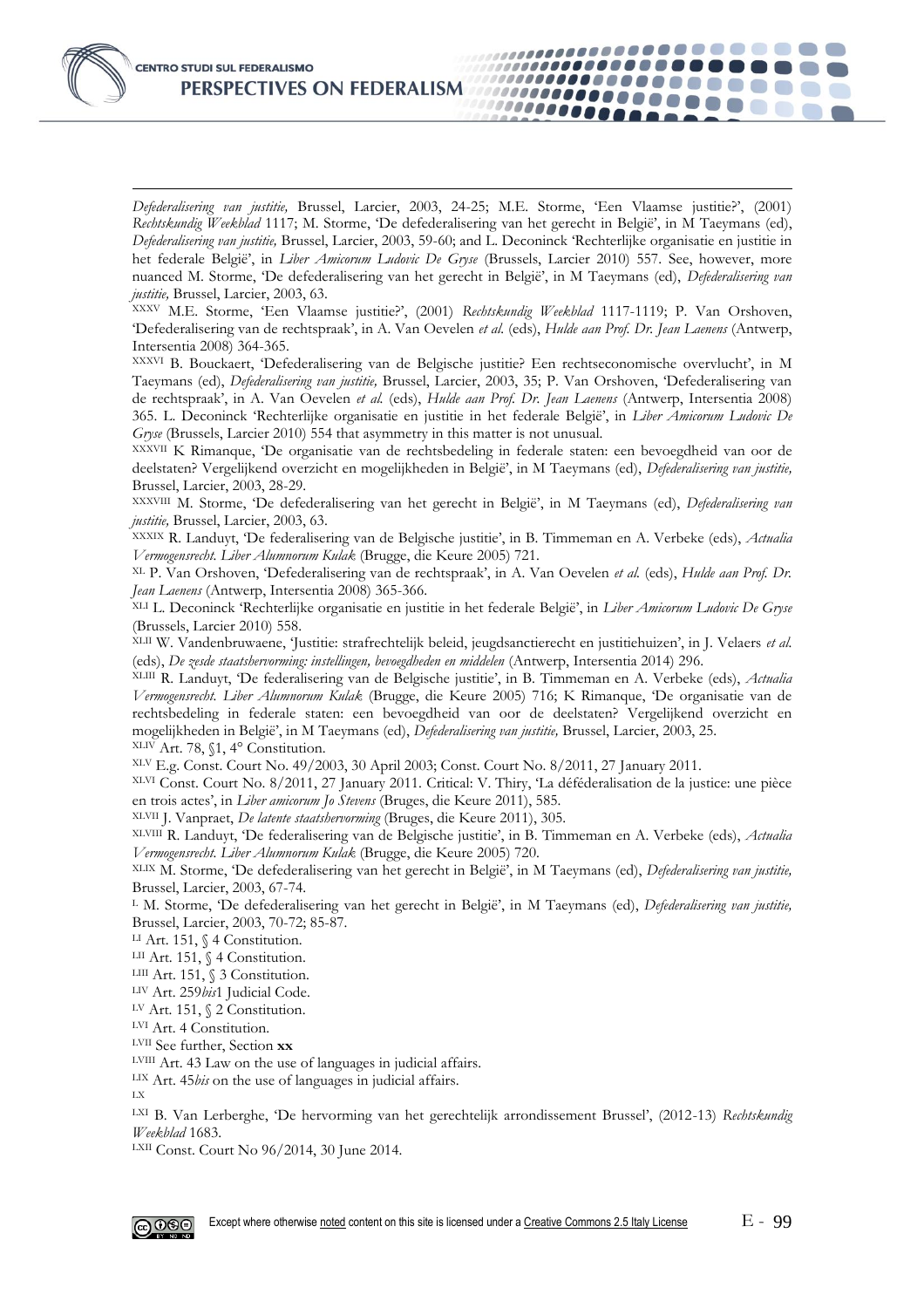

LXIII B. Van Lerberghe, 'De hervorming van het gerechtelijk arrondissement Brussel', (2012-13) *Rechtskundig Weekblad* 1685-1686.

. . . . . . . .

000000000

....................

11000000000000

,,,,,,,,,,,,,,,,,,

LXIV B. Van Lerberghe, 'De hervorming van het gerechtelijk arrondissement Brussel', (2012-13) *Rechtskundig Weekblad* 1691.

Council of State, Advice of 3 May 2012, *Parl.Doc.* House of Representatives 2011-2012, No. 53-2140/002, at p. 23. Earlier, the Court of Cassation had rules that the Belgian State can be held liable for faults and omissions by Parliament, aiming at the legislation that resulted in unfilled vacancies for French-speaking judges in Brussels, Cass. **Citeer.** The provision was challenged before the Constitutional Court, but the Court did not go into the ground of the matter, Const. Court No 96/2014, 30 June 2014. LXVI B. Van Lerberghe, 'De hervorming van het gerechtelijk arrondissement Brussel', (2012-13) *Rechtskundig Weekblad* 1693.

LXVII Art. 43*quater* Law on the use of languages in judicial affairs.

LXVIII Amongst others: B. Bouckaert, 'Defederalisering van de Belgische justitie? Een rechtseconomische overvlucht', in M Taeymans (ed), *Defederalisering van justitie,* Brussel, Larcier, 2003, 51; K Rimanque, 'De organisatie van de rechtsbedeling in federale staten: een bevoegdheid van oor de deelstaten? Vergelijkend overzicht en mogelijkheden in België', in M Taeymans (ed), *Defederalisering van justitie,* Brussel, Larcier, 2003, 26.

LXIX Based on the data in Court of Cassation, *Annual report 2016* (Brussels, 2017) 220.

LXX Art. 70,  $\int$  1 coordinated laws on the Council of State.

LXXI Art. 69 coordinated laws on the Council of State.

LXXII B. Lombaert, F. Vandendriessche and S. Devos, 'Divergences de juriprudence entre les chambres de langue française et de langue néerlandaise du Conseil d'Etat: y a-t-il deux Conseilds d'Etats en Belgique?', in C. De Koninck *et al.* (eds) *Chroniques des marchés publics 2009-2010* (Brussels, E.B.P.) 365-395 discuss examples in the domain of public procurements.

LXXIII Art. 32 Special Majority Law on the Constitutional Court.

LXXIV M Bossuyt, *Séparation des pouvoirs et indépendance des cours constitutionnelles et instances équivalentes*, Report for the Belgian Court at the Second World Congress of Constitutional Courts, Rio de Janeiro, 16-18 January 2011, at p. 7, available at [http://www.venice.coe.int/WCCJ/Rio/Papers/BEL\\_Cour\\_constitutionnelle\\_F.pdf](http://www.venice.coe.int/WCCJ/Rio/Papers/BEL_Cour_constitutionnelle_F.pdf) (accessed 14 September 2017); S Graeziadei, 'Power Sharing Courts', (2016) 3 *Contemporary Southern Europe* 1, 80.

LXXV L. Deconinck 'Rechterlijke organisatie en justitie in het federale België', in *Liber Amicorum Ludovic De Gryse* (Brussels, Larcier 2010) 558; R. Landuyt, 'De federalisering van de Belgische justitie', in B. Timmeman and A. Verbeke (eds), *Actualia Vermogensrecht. Liber Alumnorum Kulak* (Bruges, die Keure 2005) 721.

LXXVI M. Storme, 'De defederalisering van het gerecht in België', in M Taeymans (ed), *Defederalisering van justitie*  (Brussels, Larcier, 2003) 73.

LXXVII Art 32 Special Majority Law on the Constitutional Court.

LXXVIII P. Popelier and S. Bielen, 'How Courts decide Federalism Disputes: the Revaluation of Legal Merit in the Jurisprudence of the Belgian Constitutional Court' (under review).

LXXIX S. Van der Jeught, 'Territoriality and freedom of language: the case of Belgium', (2017) 18 *Current Issues in Language Planning* 183.

LXXX S. Van der Jeught, 'Territoriality and freedom of language: the case of Belgium', (2017) 18 *Current Issues in Language Planning* 184.

LXXXI For an overview, quotes and references, see R. Janssens, 'Het Hof van Cassatie van België – Enkele hoofdmomenten van zijn ontwikkeling', (1977) 95 *Tijdschrift voor Geschiedenis* 99-101.

LXXXII Art. 2 and 3 Law 1935 on the use of languages in judicial affairs.

LXXXIII Art. 4 Law 1935 on the use of languages in judicial affairs.

LXXXIV For details, see B. Van Lerberghe, 'De hervorming van het gerechtelijk arrondissement Brussel', (2012- 13) *Rechtskundig Weekblad* 1689-1690.

LXXXV Art. 52-53 coordinated laws on the Council of State.

LXXXVI Art. 54 coordinated laws on the Council of State.

LXXXVII Art. 66 coordinated laws on the Council of State.

LXXXVIII Art. 65 coordinated laws on the Council of State.

LXXXIX Art. 61-62 coordinated laws on the Council of State.

XC Art. 63 coordinated laws on the Council of State.

XCI Art. 63 coordinated laws on the Council of State.